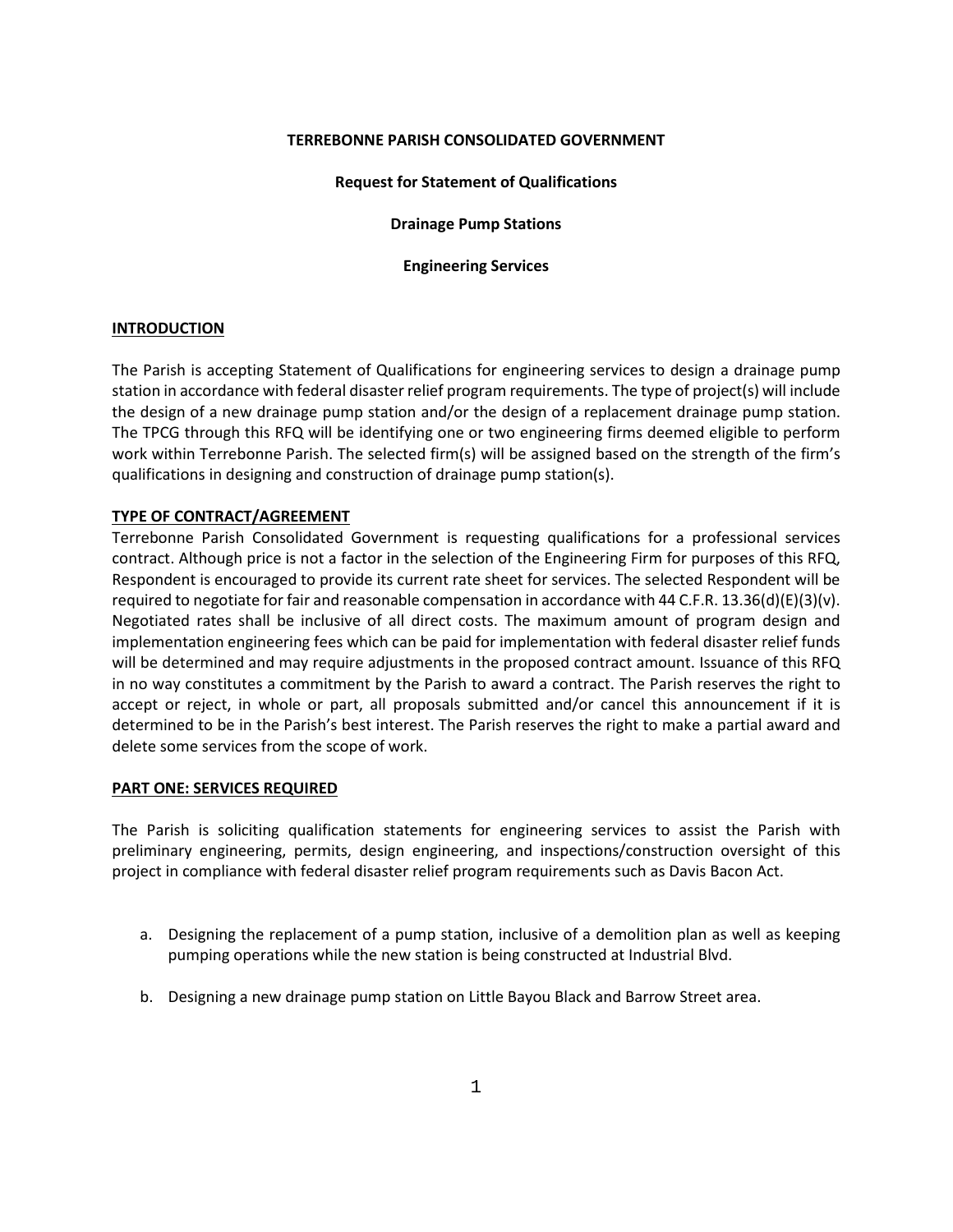- c. Preparing the construction bid package in conformance with applicable federal requirements and supervising the bid advertisements, tabulation, and award process, including preparing the advertisement for bid solicitation, conducting the pre-bid meeting, bid opening, and issuing the notice to proceed.
- d. Conducting the preconstruction conference.
- e. Field staking, on-site supervising of construction and preparing inspection reports.
- f. Provide the construction management and oversight.
- g. Reviewing and approving all contractor requests for payment and submitting approved requests to the Parish.
- h. Providing reproducible record drawings to the Parish upon project completion.
- f. Conducting final inspection and testing.
- g. Appendix "A" 44 C.F.R. PART 18 Certification regarding Lobbying should be signed, dated and submitted with this RFQ package
- h. Maintain insurance coverage specified on the attached schedule of insurance as otherwise may be required by TPCG (see Insurance Schedule – Section 7).

## **PART TWO: SUBMITTALS**

All Statement of Qualifications will include a brief history of the respondent and a resume or *curricula vitae* of each key person in the firm who will be assigned to the project. It must also include a complete list of all federally funded disaster relief projects which the respondent has provided engineering services, including governing body, type of project, amount and program year; this list will be used for reference purposes. All references must indicate excellent program performance.

All qualification statements will be scored and ranked by the Parish, with the highest rated respondent being awarded a contract. The engineering firm must also be cleared by the State which will verify that the firm is not debarred from participating in the federal disaster relief programs. Any subcontractors who are proposed to be part of the project team must be clearly identified and the Respondent is to include a statement of the nature and the percentage of total work that is anticipated to be provided by the subcontractor. Respondent shall demonstrate that subcontractor(s) has a history of proven and measurable experience in the area of services. The Parish reserves the right to reject any and all statements. In the event of a tie, the respondent with the most experience with drainage pump station design and construction within the past four years will be selected to enter into contract negotiations. Unsuccessful respondents will be notified as soon as possible.

All questions/ inquiries concerning this advertisement shall be submitted in writing via email to **both:** David Rome at [drome@tpcg.org](mailto:drome@tpcg.org) **and** Joseph Cehan a[t jcehan@tpcg.org](mailto:jcehan@tpcg.org)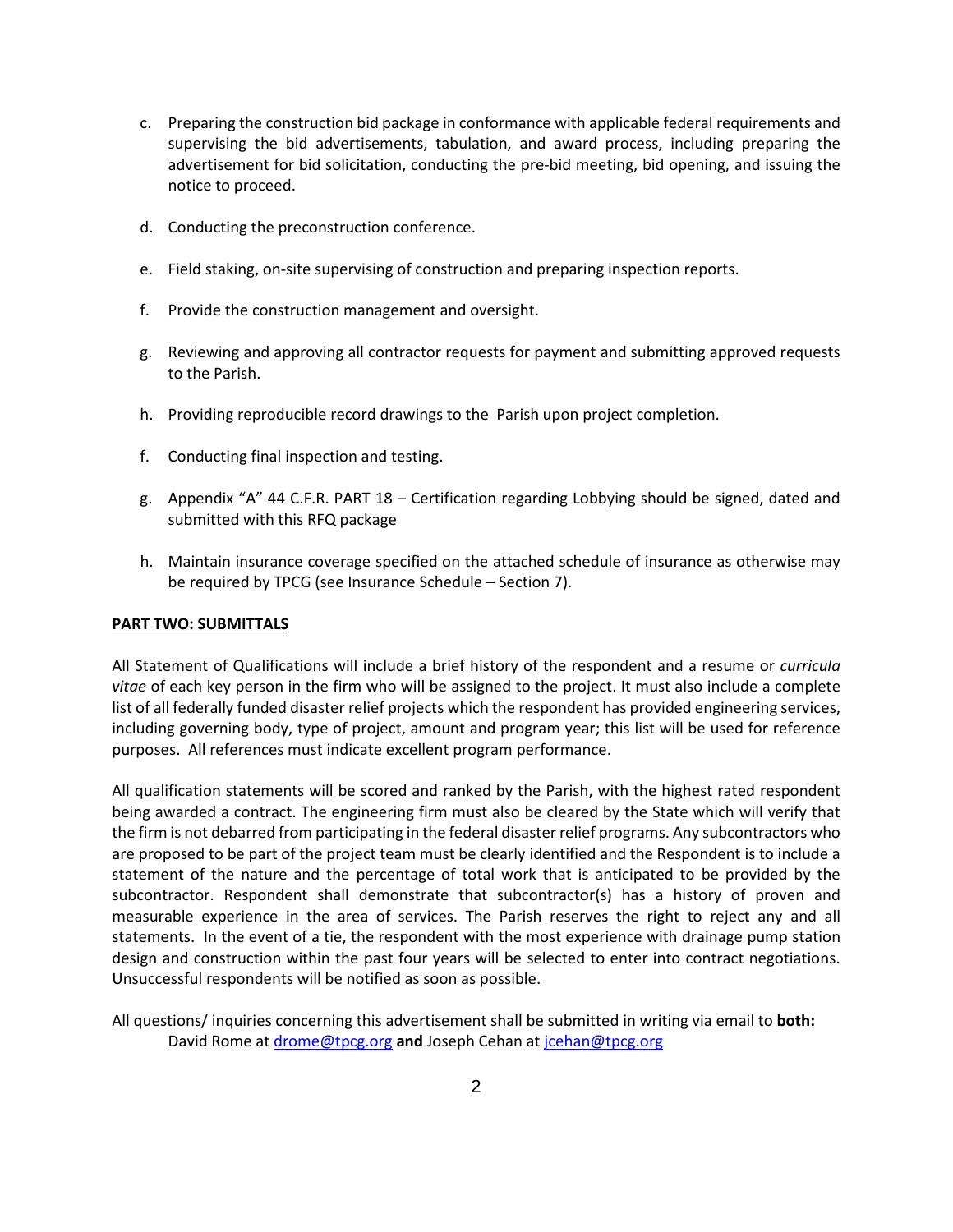All interested parties must submit: one (1) original (stamped "original") and four (4) copies of Qualifications along with one (1) electronic copy (USB flash drive only) in Portable Document Format (pdf). The flash drive becomes the property of the Parish. Qualifications must be received by May 19, 2022, at 2:00 pm, in order to be considered responsive. Qualifications submitted after this time will not be considered. Qualifications must be submitted in a sealed envelope and clearly marked on the outside of the envelope as "QUALIFICATIONS ENCLOSED FOR DRAINAGE PUMP STATIONS". Qualifications may be delivered by United Stated Postal Service registered or certified mail with a return receipt requested or hand delivered to:

Attn: Terrebonne Parish Consolidated Government Purchasing Department/City of Houma Service Complex 301 Plant Road Houma, LA 70363

## **PART THREE: SELECTION CRITERIA**

All responses to the Statement of Qualifications will be evaluated according to the following criteria and corresponding point system. Qualification statements will be evaluated on the basis of written materials. Sufficient information must be included in the proposals to assure that the correct number of points is assigned. Incomplete or incorrect information may result in a lower score.

## **AWARD CRITERIA**

Terrebonne Parish Consolidated Government will award based upon the following items:

| Criteria                                                                                            | Maximum<br>Score |
|-----------------------------------------------------------------------------------------------------|------------------|
| 1. Qualification of Key Personnel                                                                   | 35               |
| 2. Background History and experience of firm on similar projects                                    | 30               |
| 3. Familiarity with the requirements, rules and regulations of federal<br>disaster relief programs. | 30               |
| 4. Available resources to complete the work in a timely manner                                      | <u>5</u><br>100  |

**EXPENSES INCURRED IN PREPARING OFFERS**: Terrebonne Parish Consolidated Government accepts no responsibility for any expense incurred by the Respondent in the preparation and presentation of an offer. Such expenses shall be borne exclusively by the Submitter.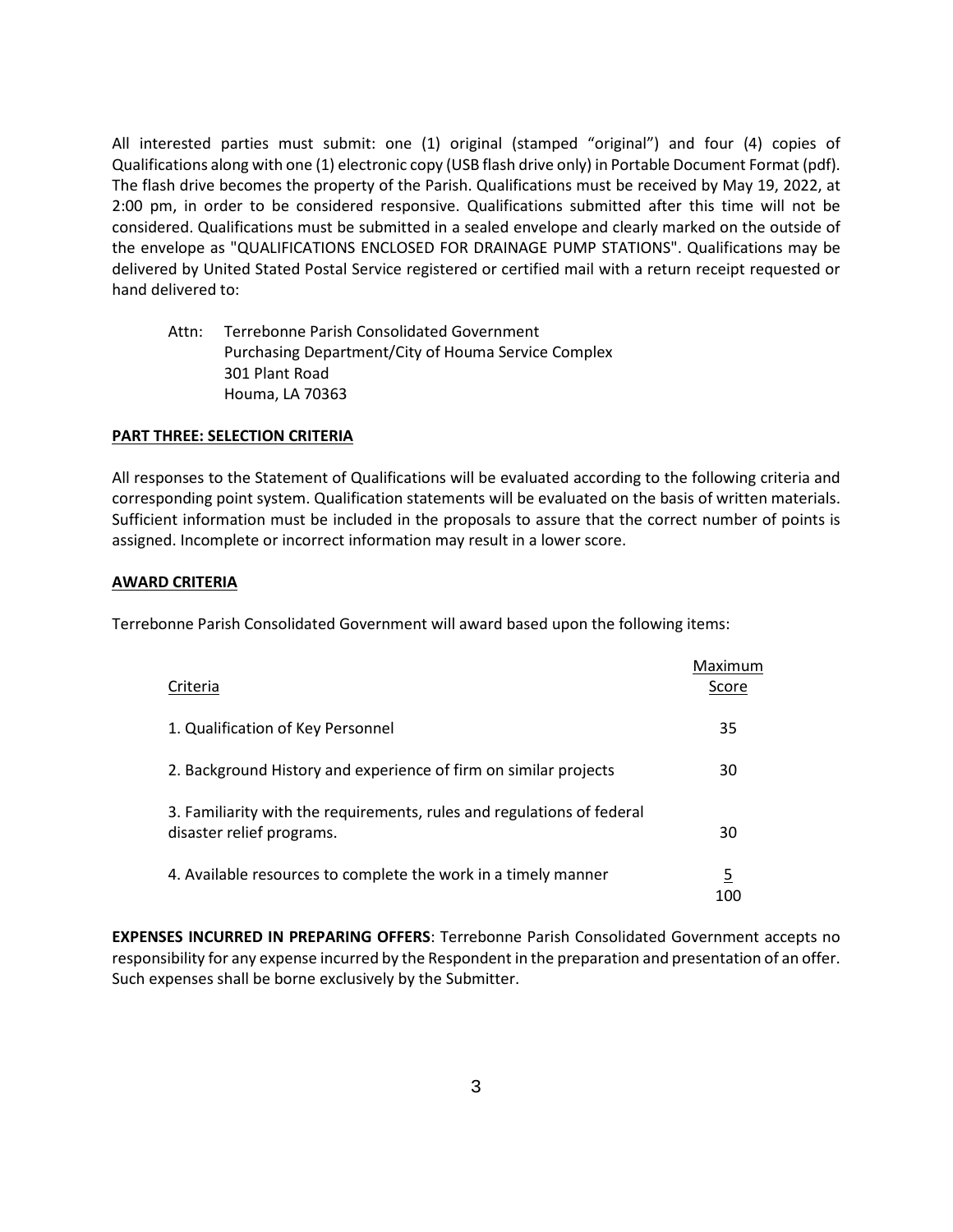All the following must be reflected on the attached "Qualification Sheet" with a Statement of Qualifications attached.

# TEREBONNE PARISH QUALIFICATION SHEET DRAINAGE PUMP STATIONS

- 1. Attach this sheet to your Statement of Qualifications, which should include the following:
	- a. Your company's past work on large independent or federal disaster relief related projects.
	- b. Your KEY staff qualified to handle this project.
	- c. Any current disaster relief contracts for which you are presently under contract.

The above qualifications are submitted by:

| COMPANY NAME: Example 2008 and 2008 and 2008 and 2008 and 2008 and 2008 and 2008 and 2008 and 2008 and 2008 and 2008 and 2008 and 2008 and 2008 and 2008 and 2008 and 2008 and 2008 and 2008 and 2008 and 2008 and 2008 and 20 |  |
|--------------------------------------------------------------------------------------------------------------------------------------------------------------------------------------------------------------------------------|--|
|                                                                                                                                                                                                                                |  |
|                                                                                                                                                                                                                                |  |
|                                                                                                                                                                                                                                |  |
|                                                                                                                                                                                                                                |  |
|                                                                                                                                                                                                                                |  |
| PHONE NUMBER: The contract of the contract of the contract of the contract of the contract of the contract of the contract of the contract of the contract of the contract of the contract of the contract of the contract of  |  |
|                                                                                                                                                                                                                                |  |
| DATE:                                                                                                                                                                                                                          |  |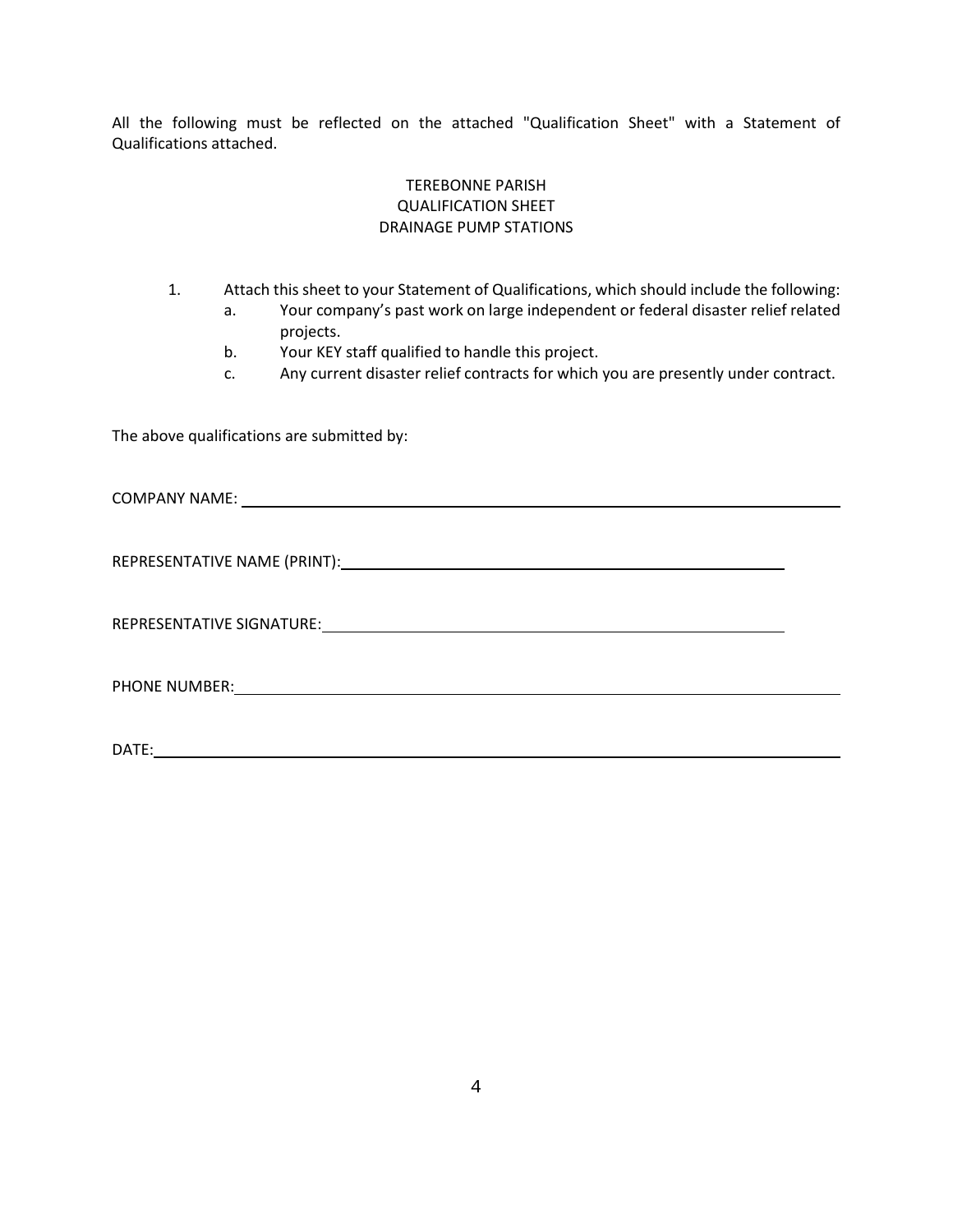# **SUBMITTAL REQUIREMENTS LIST**

Firms shall submit: one (1) USB, one (1) original and four (4) copies of their qualifications and include the following:

| Qualification Sheet, Sheet 4 in RFQ to be signed and filled out                                                                                                                      |
|--------------------------------------------------------------------------------------------------------------------------------------------------------------------------------------|
| <b>Qualification of Staff</b>                                                                                                                                                        |
| Resumes for All Key Personnel                                                                                                                                                        |
| Background History and experience of firm on similar projects                                                                                                                        |
| Familiarity with the requirements, rules and regulations of federal disaster relief programs<br>(inclusive of the Davis-Bacon Act)                                                   |
| Complete list of all federal disaster relief projects which the respondent has provided<br>engineering services, including governing body, type of project, amount, and program year |
| Available resources to complete the work                                                                                                                                             |
| Appendix "A" 44 C.F.R. PART 18 - Certification regarding Lobbying should be signed, dated<br>and submitted with this RFQ package                                                     |
| Maintain insurance coverage specified on the attached schedule of insurance as otherwise<br>may be required by TPCG (see Insurance Schedule - Section 7).                            |
|                                                                                                                                                                                      |
|                                                                                                                                                                                      |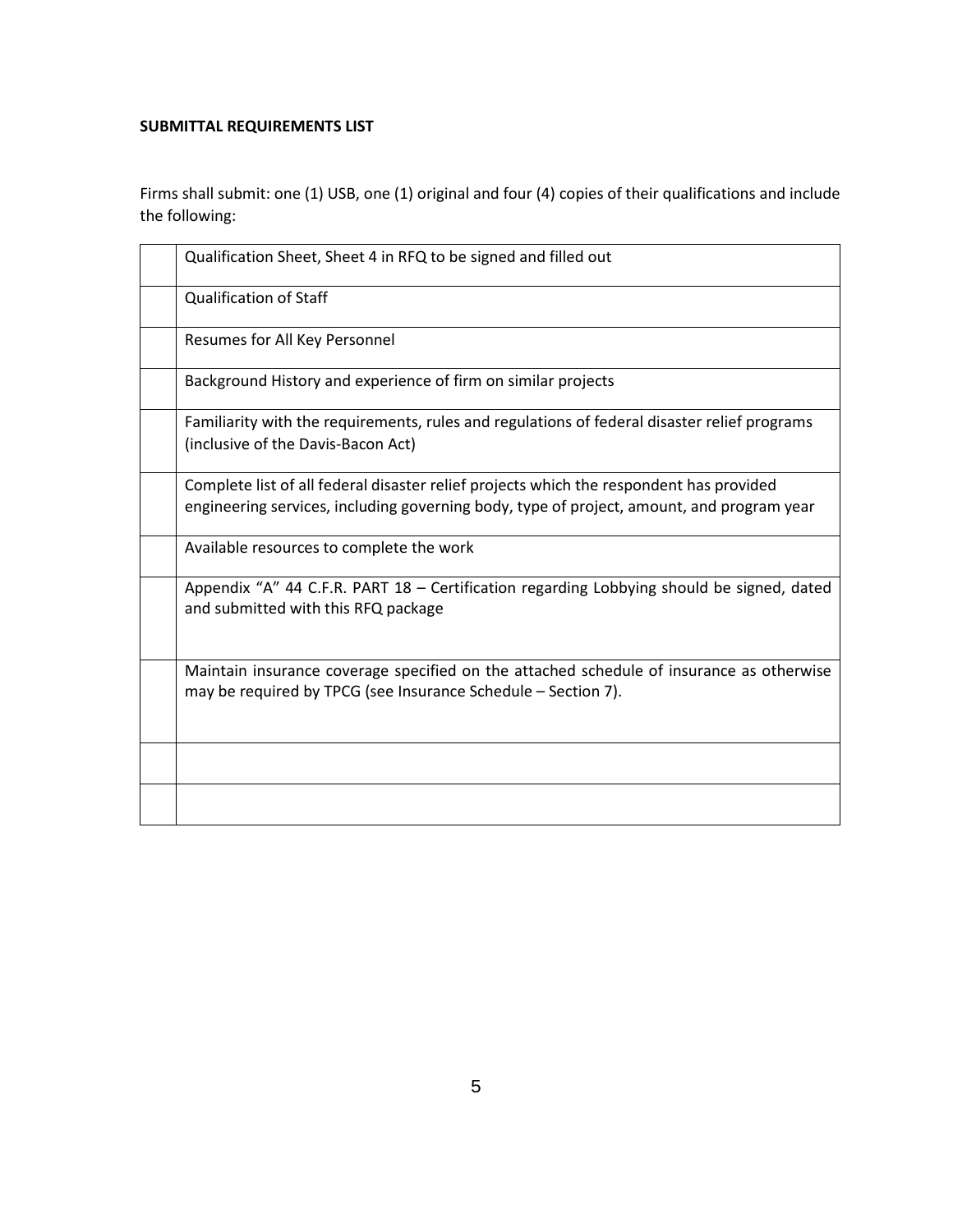#### **PART FOUR: FEMA COMPLIANCE AND OTHER FEDERAL REQUIREMENTS**

## **Section 1. Non-Discrimination.**

The parties to this Agreement shall comply with Title VII of the Civil Rights Act of 1964, Section 504 of the Rehabilitation Act of 1973, the Age Discrimination Act of 1975, the Americans with Disabilities Act (ADA) and any other applicable federal or state laws regarding discrimination based on gender, race, national origin, age, religion, pregnancy status, military status, or persons with disability.

## **Section 2. Equal Opportunity Provisions.**

- (a) During the performance of this Agreement, Consultant agrees to comply with Equal Opportunity laws as modified.
	- 1. Consultant will not discriminate against any employee or applicant for employment because of race, color, religion, sex, or national origin. Consultant will take affirmative action to ensure the applicants are employed, and that employees are treated during employment without regard to their race, color, religion, sex, or national origin. Such action shall include, but not to be limited to the following: Employment, upgrading, demotion or transfer; recruitment or recruitment advertising; layoff or termination; rates of pay or other forms of compensation; and selection for training; including apprenticeship. Consultant agrees to post in conspicuous places, available to employees and applicants for employment, notices to be provided setting forth the provisions of this Equal Opportunity Clause.
	- 2. Consultant will, in all solicitations or advertisements for employees placed by or on behalf of Consultant, state that all qualified applicants will receive consideration for employment without regard to race, color, religion, sex, or national origin.
	- 3. Consultant will allow reasonable access to its books, records and accounts of the administering agency and the Secretary of Labor for purposes of investigation to ascertain compliance with applicable rules, regulations, and orders.
	- 4. In the event of Consultant's noncompliance with the Equal Opportunity Clause of this Agreement or with any of the said rules, regulations or orders, this Agreement may be cancelled, terminated, or suspended in whole or in part and Consultant may be declared ineligible for further Government contracts federally-assisted construction contracts in accordance with procedures authorized in Executive Order 11246 of September 24, 1965, and such other sanctions may be imposed and remedies invoked as provided in the said Executive Oder or by rule, regulation or order of the Secretary of Labor, or as otherwise provided by law.
	- 5. Consultant will include this Equal Opportunity Clause in every subcontract or purchase order unless exempted by rules, regulations or orders of the Secretary of Labor issued pursuant to Section 204 of Executive Order 11246 of September 24, 1965, so that such provisions will be binding upon each subcontractor or vendor. Consultant will take such action with respect to any subcontract or purchase order as the administering agency may direct as a means of enforcing such provisions, including sanctions for noncompliance: Provided, however, that in the event Consultant becomes involved in, or is threatened with litigation with a subcontractor or vendor as a result of such direction by the administering agency, Consultant may request the United States to enter into such litigation to protect the interests of the United States.
- (b) Certificate of Non-segregated Facilities. Consultant certifies that it does not maintain or provide for its employees any segregated facilities at any of its establishments, Consultant agrees that a breach of this certification is a violation of the Equal Opportunity Clause in this Agreement.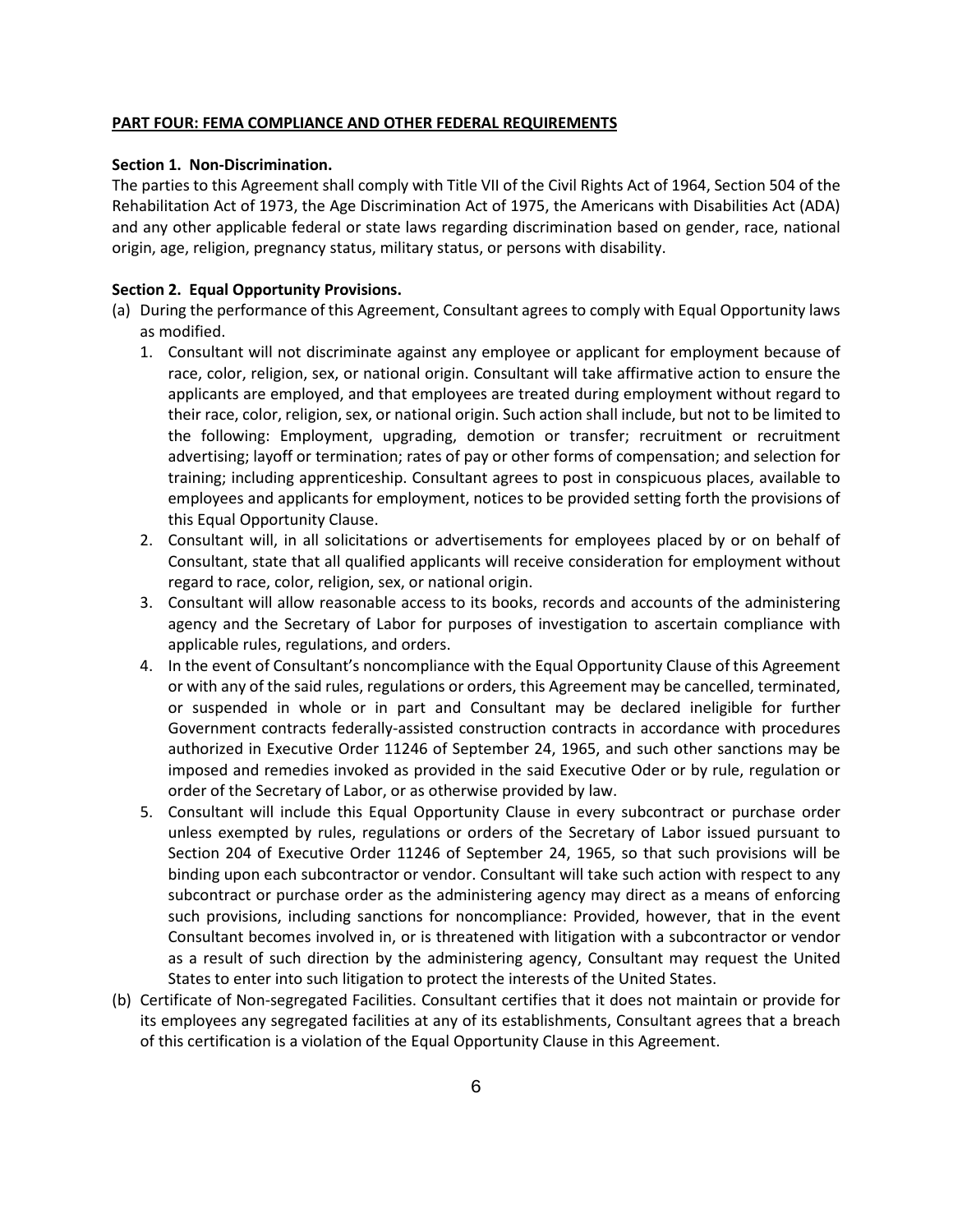## **Section 3. Extension to Successors and Assigns.**

Each and all of the covenants and agreements contained in the Agreement affected by the acceptance of the Proposal shall extend to and be binding upon the successors and assigns of the parties thereto. Rights under this Agreement may not be assigned without mutual written consent of the parties.

## **Section 4. Binding Agreement.**

This Agreement shall be construed in a neutral manner. This Agreement reflects the complete and full terms of agreement that is binding between the parties. The pages may be signed on separate pages, in counterparts and together are deemed to be one document. A true electronic copy is deemed an original.

## **Section 5. Governing Law.**

All disputes relating to the execution, interpretation, construction, performance, or enforcement of the Agreement and the rights and obligations of the parties hereto shall be governed by the laws of the State of Louisiana and resolved in the 32<sup>nd</sup> Judicial District Court of Louisiana or applicable Federal Court of Louisiana. Consultant hereby consents to and waives any objection to venue and jurisdiction in such courts.

## **Section 6. Severability.**

If any term of this Agreement is to any extent illegal, otherwise invalid, or incapable of being enforced, such term shall be excluded to the extent of such invalidity or unenforceability; all other terms hereof shall remain in full force and effect; and, to the extent permitted and possible, the invalid or unenforceable term shall be deemed replaced by a term that is valid and enforceable and that comes closest to expressing the intention of such invalid or unenforceable term.

## **Section 7. Clean Air Act and Federal Water Pollution Control Act.**

Consultant shall comply with all applicable standards, orders or regulation issued pursuant to the Clean Air Act (42 U.S.C. 7401-7671A) and the Federal Water Pollution Control Act as amended (33 U.S.C. 1251- 1387).

#### **Section 8. Debarment and Suspension.**

Consultant shall be registered and maintain an active registration throughout the entire period of performance of this contract within the federal System for Award Management (SAM) in accordance with the OMB guidelines at 2 CFR 180 that implement Executive Orders 12549 (3CFR part 1986 Comp., p. 189) and 12689 (3 CFR part 1989 Comp., p. 235), "Debarment and Suspension.

Sam.gov website is a national database for all recipients of federal funds. The website for SAM system is at www.sam.gov. The Owner will verify contractor eligibility of award of contract.

## **Section 9. Byrd Anti-Lobbying Amendment and Certification.**

Consultant must certify that it will not and has not used Federal appropriated funds to pay any person or organization for influencing or attempting to influence an officer or employee of any agency, a member of Congress, officer or employee of Congress, or an employee of a member of Congress in connection with obtaining any Federal contract, grant or any other award covered by 31 U.S.C. 1352. See attached Byrd Anti-Lobbying Amendment Certification – **Exhibit A.**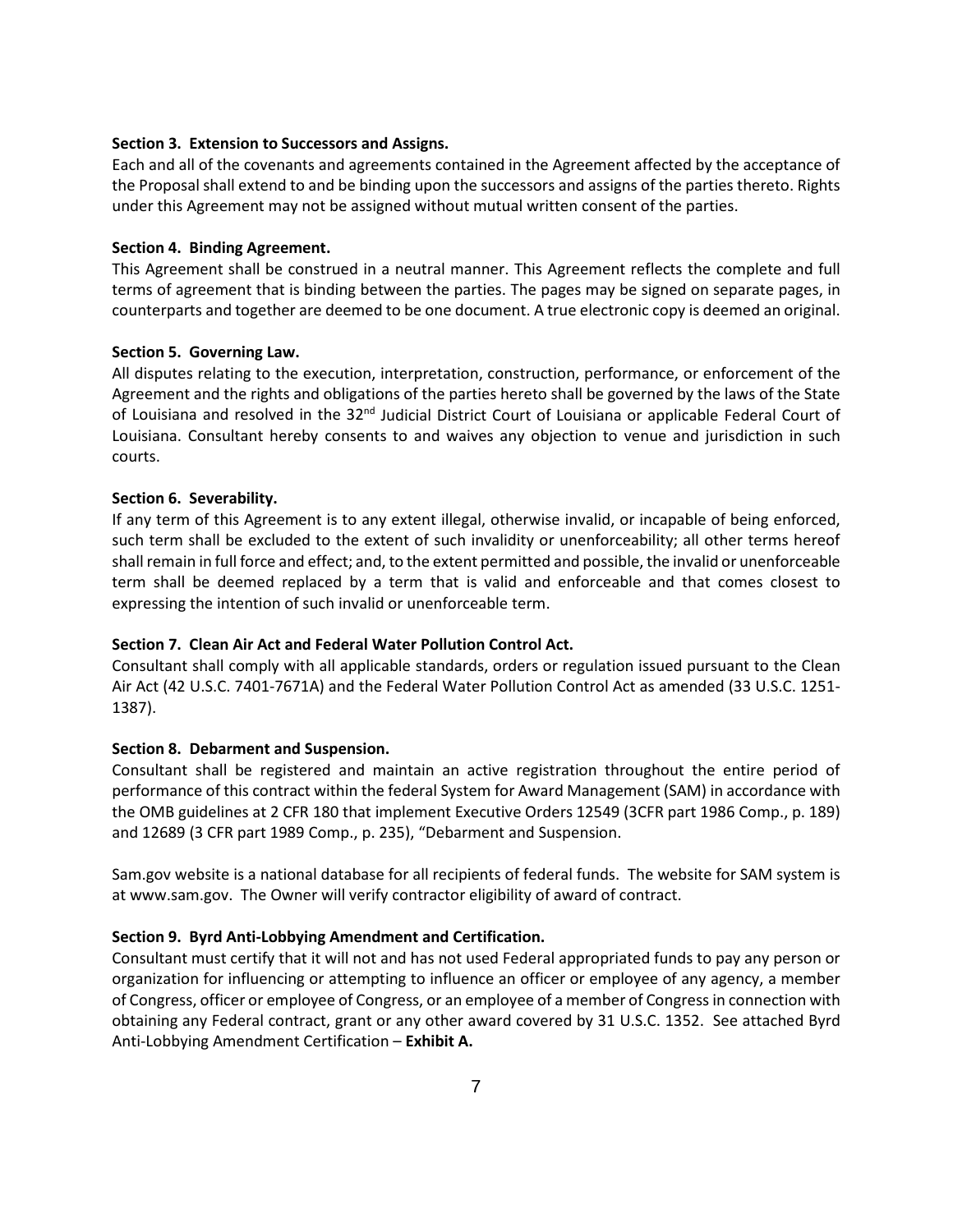#### **Section 10. Procurement of Recovered Materials.**

Consultant must comply with section 6002 of the Solid Waste Disposal Act, as amended by the Resource Conservation and Recovery Act. Consultant shall procure items designated in guidelines of the Environmental Protection Agency (EPA) at 40 CFR Part 247 that contain the highest percentage of recovered materials practicable, consistent with maintaining a satisfactory level of competition. The Consultant shall procure items designated in the EPA guidelines that contain the highest percentage of recovered materials practicable unless the Consultant determines that such items: (1) are not reasonably available in a reasonable period of time; (2) fail to meet reasonable performance standards, which shall be determined on the basis of the guidelines of the National Institute of Standards and Technology, if applicable to the item; or (3) are only available at an unreasonable price.

## **Section 11. Contract Work Hours and Safety Standards Act.**

Consultant must comply with 40 U.S.C. 3702 and 3704, as supplemented by Department of Labor regulations (29 CFR Part 5). Under 40 U.S.C. 3702 of the Act, each contractor must be required to compute the wages of every mechanic and laborer on the basis of a standard work week of 40 hours. Work in excess of the standard work week is permissible provided that the worker is compensated at a rate of not less than one and a half times the basic rate of pay for all hours worked in excess of 40 hours in the work week. The requirements of 40 U.S.C. 3704 are applicable to construction work and provide that no laborer or mechanic must be required to work in surroundings or under working conditions which are unsanitary, hazardous, or dangerous.

## **Section 12. DHS Seal, Logo, and Flags.**

The contractor shall not use the DHS seal(s), logos, crests, or reproductions of flags or likenesses of DHS agency officials without specific FEMA pre-approval.

## **Section 13. No Obligation by Federal Government.**

The Federal Government is not a party to this contract and is not subject to any obligations or liabilities to the non-Federal entity, contractor, or any other party pertaining to any matter resulting from the contract.

#### **Section 14. Program Fraud and False or Fraudulent Statements or Related Acts.**

Consultant acknowledges that 31 U.S.C. Chap. 38 (Administrative Remedies for False Claims and Statements) applies to the Consultant's actions pertaining to this contract.

#### **Section 15. Access to Records.**

The following access to records requirements apply to this Agreement:

- (a) The Consultant agrees to provide the FEMA Administrator, the Comptroller General of the United States, or any of their authorized representatives access to any books, documents, papers, and records of the Consultant which are directly pertinent to this contract for the purposes of making audits, examinations, excerpts, and transcriptions.
- (b) The Consultant agrees to permit any of the foregoing parties to reproduce by any means whatsoever or to copy excerpts and transcriptions as reasonably needed.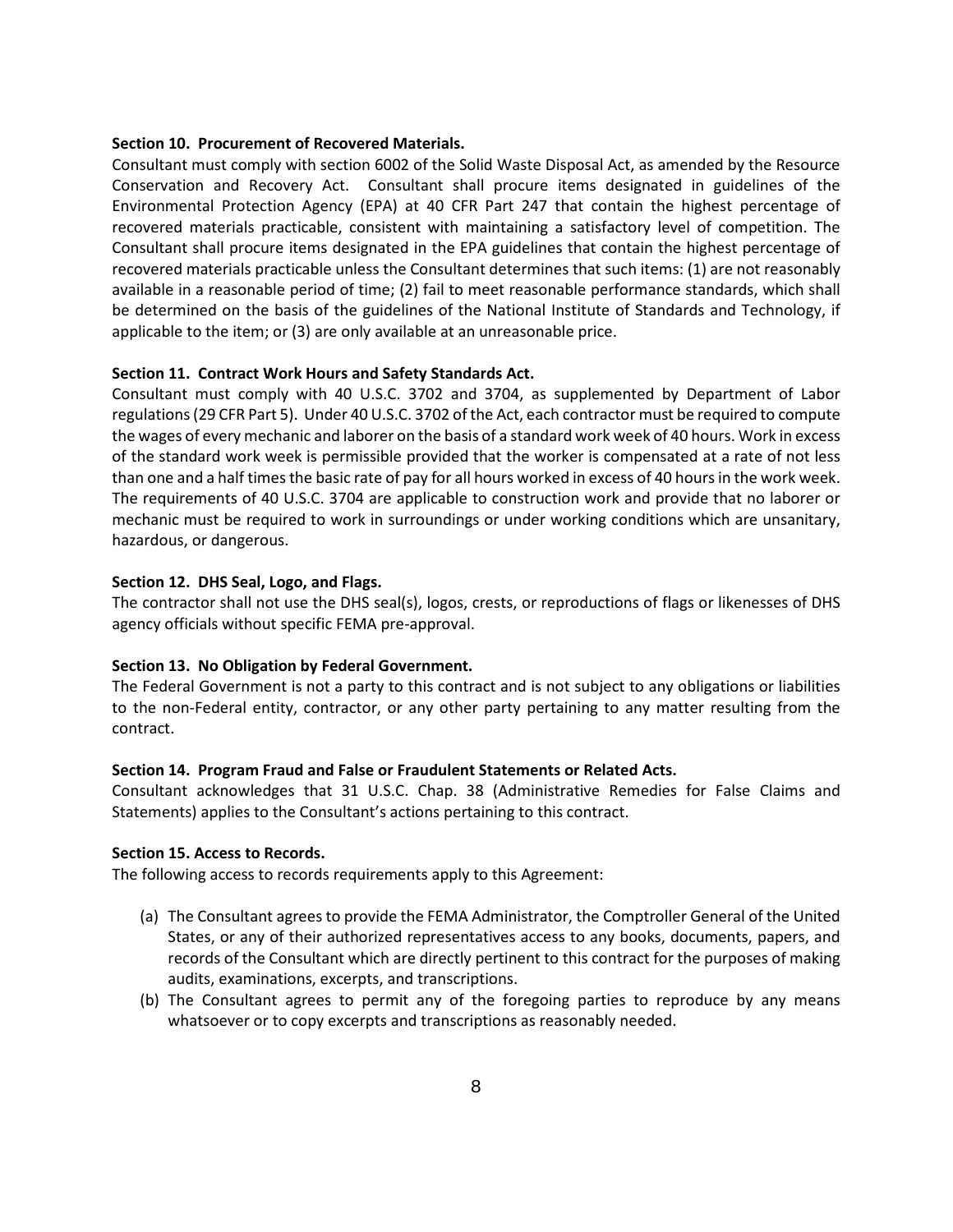- (c) The Consultant agrees to provide the FEMA Administrator or his authorized representatives access to construction or other work sites pertaining to the work being completed under the contract.
- (d) In compliance with the Disaster Recovery Act of 2018, the (write in name of the non-federal entity) and the Consultant acknowledge and agree that no language in this contract is intended to prohibit audits or internal reviews by the FEMA Administrator or the Comptroller General of the United States.

## **Section 16. Changes.**

To be eligible for FEMA assistance under the non-Federal entity's FEMA grant or Company/Council/Cooperative agreement and/or this Agreement, the cost of the change, modification, change order, or constructive change must be allowable, allocable, within the scope of its grant or Agreement, and reasonable for the completion of project scope. All changes will be approved in writing by Company/Council/Cooperative prior to occurring or Consultant may not be paid for work performed.

## **Section 17. Compliance with Federal Law, Regulations, and Executive Orders.**

This is an acknowledgement that FEMA financial assistance will be used to fund all or a portion of the Agreement. Consultant will comply with all applicable Federal law, regulations, executive orders, FEMA policies, procedures, and directives.

## **Section 18. Termination for Cause.**

The Company/Council/Cooperative shall submit a written notice to the Consultant and surety (if applicable) which justifies placement of the Consultant in default if:

- (a) The work, duties, and services related to the Project and/or contemplated by the Agreement do not begin within the time specified in this Agreement.
- (b) The work, duties, and services, contemplated by the Agreement and/or Project is performed with insufficient workmen or employees; inadequate facilities; inadequate completion of services (including but not limited to reefer trucks, ice); and/or inadequate equipment or materials to assure satisfactory completion of the scope of Consultant's services. Any and all determinations of the sufficiency in this provision are at the Company/Council/Cooperative sole determination.
- (c) The Consultant provides unsuitable, neglected, or rejected work, and/or refuses to remove materials (determined at the Company/Council/Cooperative's sole determination).
- (d) The work and duties contemplated by the Agreement is discontinued by Consultant.
- (e) The work, duties, and services contemplated by the Agreement and/or Project are not completed within the specified amount of time in the Agreement, or as otherwise agreed to amongst the parties.
- (f) The work, duties, and services contemplated by the Agreement and/or Project is not resumed within a reasonable time after receiving a notice to continue by the Company/Council/Cooperative.
- (g) Consultant becomes insolvent or is declared bankrupt or commits any act of bankruptcy or insolvency.
- (h) Consultant allows any final judgment to stand unsatisfied for a period for a period of ten (10) days.
- (i) Consultant makes an assignment for the benefit of creditors.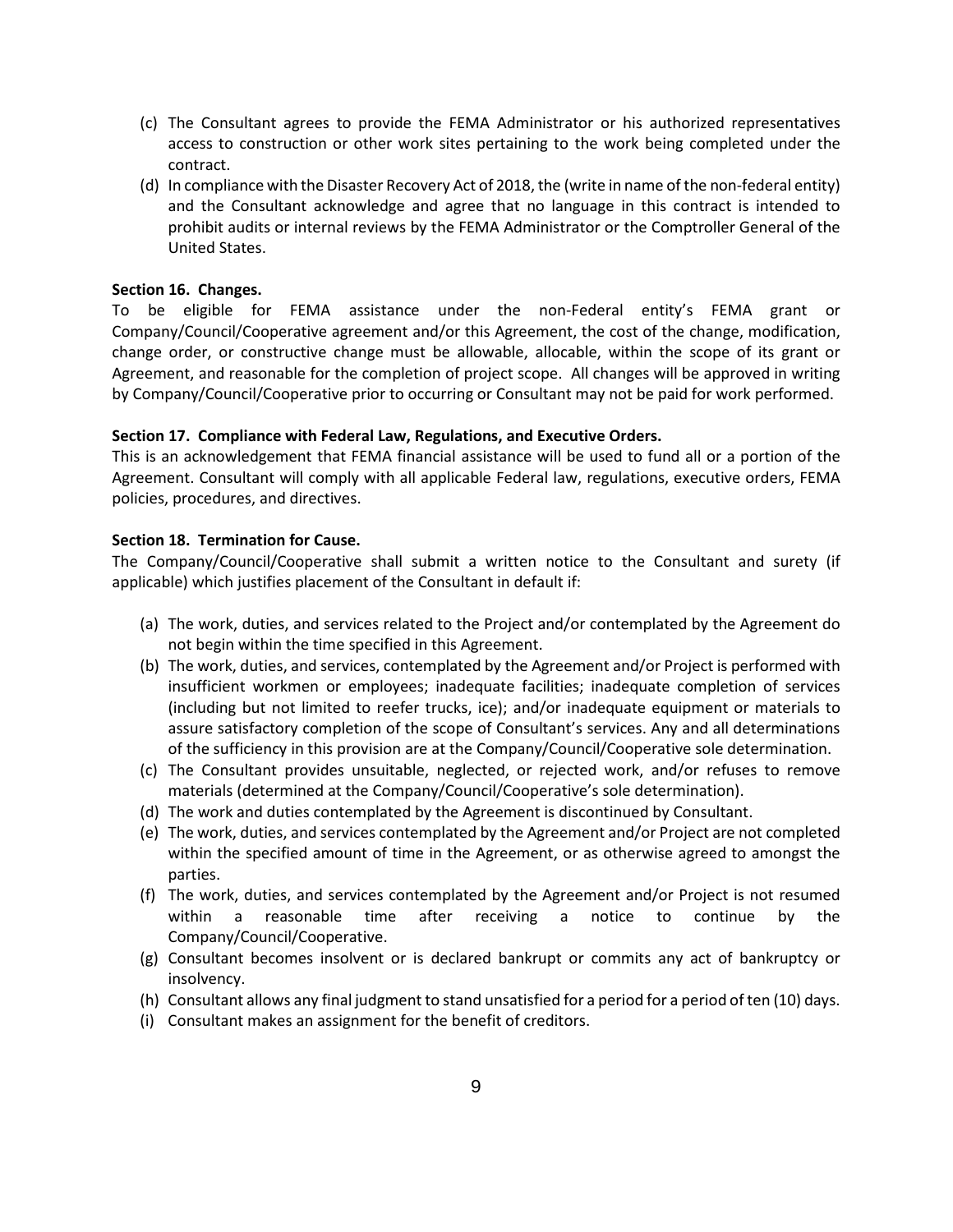(j) The work contemplated by the Agreement is not performed in an acceptable manner (as determined solely by Company/Council/Cooperative).

If problems or issues are discovered by Company/Council/Cooperative, the Company/Council/Cooperative may provide written notice to Consultant. In the event such written notice is provided, and Consultant or surety (if applicable) does not remedy all conditions cited in the written notice by Company/Council/Cooperative of a problem or issue within ten (10) days after receiving such a notice, the Consultant is placed into default. The Company/Council/Cooperative may obtain the necessary labor, services, materials, and equipment (if necessary) from a third party. If the Company/Council/Cooperative enters into a new contract or agreement in order to complete the work, duties, and services that are the subject of this Agreement on behalf of Company/Council/Cooperative, any and all costs incurred by the Company/Council/Cooperative will be deducted from the payment due to the Consultant by Company/Council/Cooperative. If such expense exceeds the sum payable under the new contract/agreement, the Consultant and surety (if applicable) shall be completely liable to pay the Company/Council/Cooperative the difference. For avoidance of doubt, Consultant will be liable to make Company/Council/Cooperative whole for any costs incurred by Company/Council/Cooperative in the event Company/Council/Cooperative enters into a contract/agreement for the services (including new lodging accommodations) covered by the Agreement due to termination of this Agreement.

## **Section 19. Termination for Convenience.**

Company/Council/Cooperative may, at any time, terminate this Agreement or any portion thereof, for Company/Council/Cooperative's convenience, upon providing twenty-four (24) hour advance written notice to the Consultant. In such case, Consultant shall be paid for all work completed through the date notice was provided (less payments already received). In no event shall the Consultant be entitled to payment of overhead and profit on work not performed.

## **Section 20. Equal Employment Opportunity.**

During the performance of this contract, the Consultant agrees as follows:

(a) The Consultant will not discriminate against any employee or applicant for employment because of race, color, religion, sex, or national origin. The Consultant will take affirmative action to ensure that applicants are employed, and that employees are treated during employment, without regard to their race, color, religion, sex, sexual orientation, gender identity or national origin. Such action shall include, but not be limited to, the following:

Employment, upgrading, demotion, or transfer; recruitment or recruitment advertising; layoff or termination; rates of pay or other forms of compensation; and selection for training, including apprenticeship. The Consultant agrees to post in conspicuous places, available to employees and applicants for employment, notices to be provided setting forth the provisions of this nondiscrimination clause.

(b) The Consultant will, in all solicitations or advertisements for employees placed by or on behalf of the Consultant, state that all qualified applicants will receive consideration for employment without regard to race, color, religion, sex, sexual orientation, gender identity, or national origin.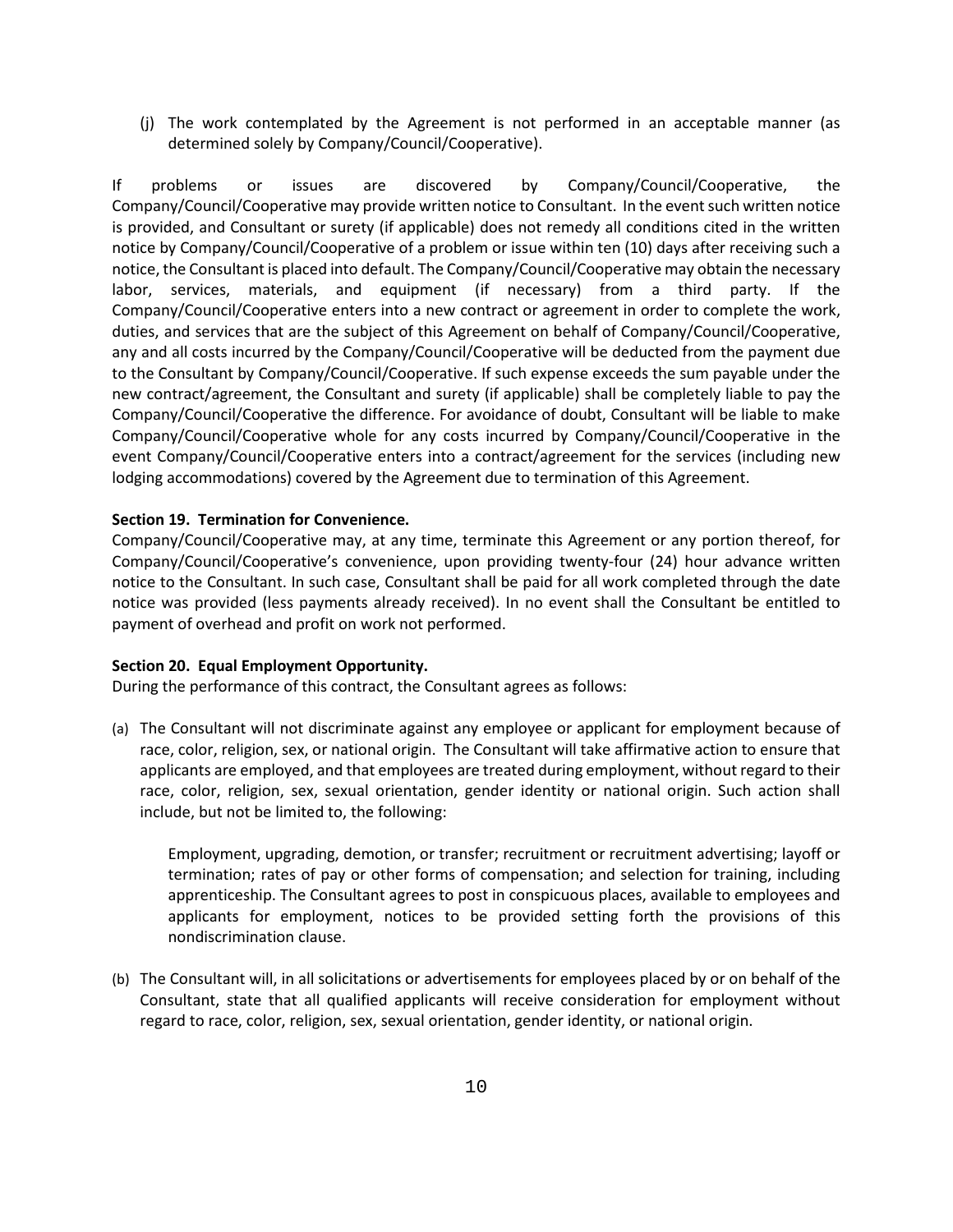- (c) The contractor will not discharge or in any other manner discriminate against any employee or applicant for employment because such employee or applicant has inquired about, discussed, or disclosed the compensation of the employee or applicant or another employee or applicant. This provision shall not apply to instances in which an employee who has access to the compensation information of other employees or applicants as a part of such employee's essential job functions discloses the compensation of such other employees or applicants to individuals who do not otherwise have access to such information, unless such disclosure is in response to a formal complaint or charge, in furtherance of an investigation, proceeding, hearing, or action, including an investigation conducted by the employer, or is consistent with the contractor's legal duty to furnish information.
- (d) The Consultant will send to each labor union or representative of workers with which he has a collective bargaining agreement or other contract or understanding, a notice to be provided advising the said labor union or workers' representatives of the Consultant's commitment under this section and shall post copies of the notice in conspicuous places available to employees and applicants for employment.
- (e) The Consultant will comply with all provisions of Executive Order 11246 of September 24, 1965, as amended, and the rules, regulations, and relevant orders of the Secretary of Labor.
- (f) The Consultant will furnish all information and reports required by Executive Order 11246 of September 24, 1965, as amended, and by rules, regulations, and orders of the Secretary of Labor, or pursuant thereto, and will permit access to his books, records, and accounts by the administering agency and the Secretary of Labor for purposes of investigation to ascertain compliance with such rules, regulations, and others.
- (g) In the event of the Consultant's noncompliance with the non-discrimination clauses of this contract or with any of the said rules, regulations, or orders, this contract may be cancelled, terminated, or suspended in whole or in part and the Consultant may be declared ineligible for further Government contracts or federally assisted construction contracts in accordance with procedures authorized in Executive Order 11246 of September 24, 1965, and such other sanctions may be imposed and remedies invoked as provided in Executive Order 11246 of September 24, 1965, or by rule, regulation, or by rule, regulation, or order of the Secretary of Labor, or as otherwise provided by law.
- (h) The Consultant will include the provisions of the sentence immediately preceding paragraph A and the provisions of paragraphs A through H in every subcontract or purchase order unless exempted by rules, regulations, or orders of the Secretary of Labor issued pursuant to Section 204 of Executive Order 11246 of September 24, 1965, so that such provisions will be binding upon each subcontractor or vendor. The Consultant will take such action with respect to any subcontract or purchase order as administering agency may be direct as a means of enforcing such provisions, including sanctions for noncompliance:

*Provided*, however, that in the event a contractor becomes involved in, or is threatened with, litigation with a subcontractor or vendor as a result of such direction by the administering agency, the Consultant may request the United States to enter into such litigation to protect the interest of the United States.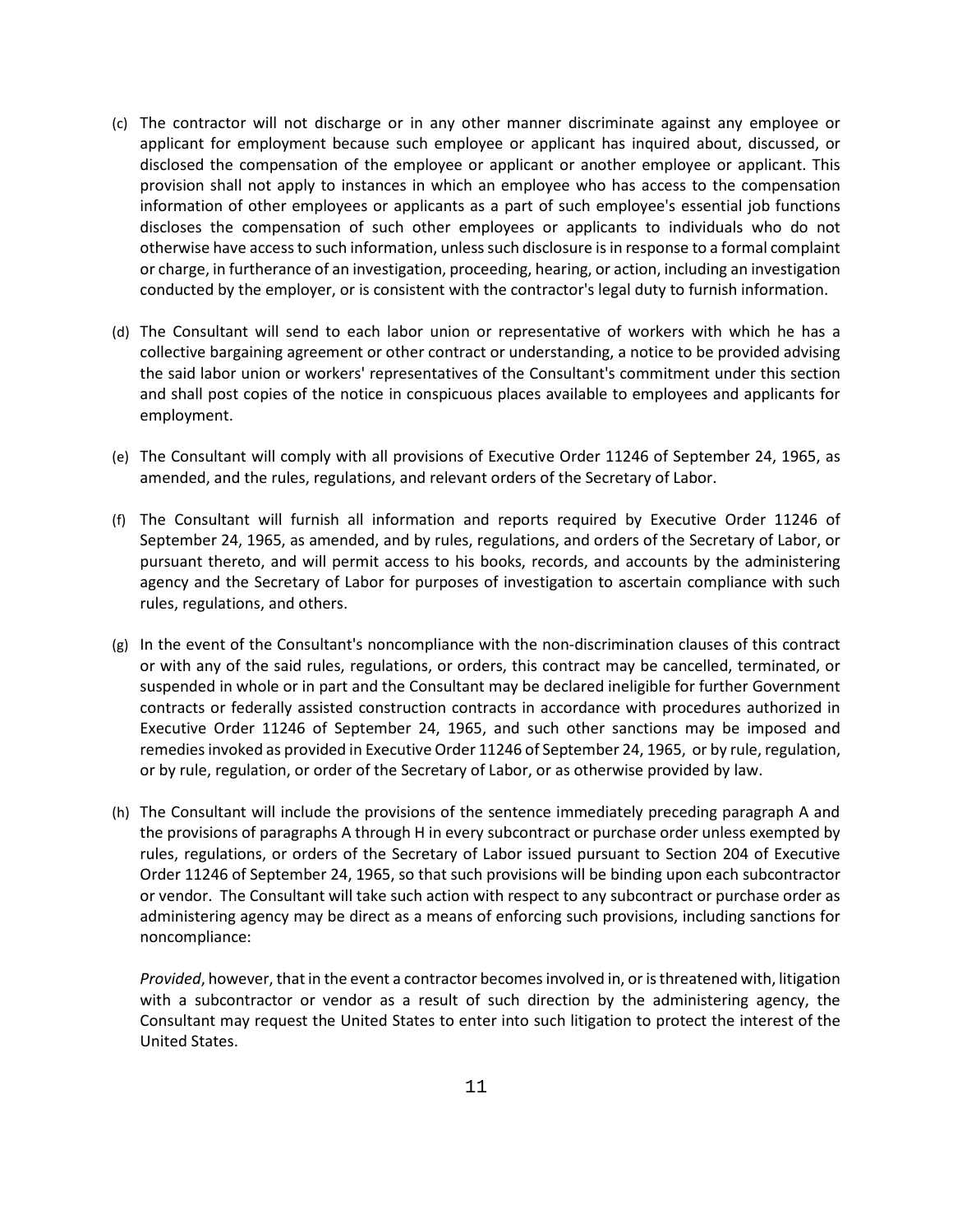## **Section 21. Notice of Requirement for Affirmative Action.**

- A. The Offeror's or Bidder's attention is called to the "Equal Opportunity Clause" and the "Standard Federal Equal Employment Opportunity Construction Contract Specifications" set forth herein.
- B. The goals and timetables for minority and female participation, expressed in percentage terms for the Consultant's aggregate workforce in each trade on all construction work in the covered area, are as follows:

| Goals for minority participation: | (see table below) |
|-----------------------------------|-------------------|
| Goals for female participation:   | 6.9%              |

These goals are applicable to all the Consultant's construction work (whether or not it is federal or federally assisted) performed in the covered area. If the contractor performs construction work in a geographic area located outside of the covered area, it shall apply the goals established for such geographic area where the work is actually performed. With regard to this second area, the Consultant also is subject to the goals for both its federally involved and non-federally involved construction.

The Consultant's compliance with the Executive Order and the regulations in 41 CFR Part 60-4 shall be based on its implementation of the Equal Opportunity Clause, specific affirmative action obligations required by the specifications set forth in 41 CFR 60-4.3 (a) and its efforts to meet the goals established for the geographical area where the contract resulting from this solicitation is to be performed. The hours of minority and female employment and training must be substantially uniform throughout the length of the contract, and in each trade, and the Consultant shall make a good faith effort to employ minorities and women evenly on each of its projects. The transfer of minority or female employees or trainees from Consultant to Consultant or from project to project for the sole purpose of meeting the Consultant's goals shall be a violation of the contract, the Executive Order, and the regulations in 41 CFR Part 60-4. Compliance with the goals will be measured against the total work hours performed.

|                  | MIN.        |                  | MIN.        |                     | MIN.        |               | MIN.        |
|------------------|-------------|------------------|-------------|---------------------|-------------|---------------|-------------|
|                  | <b>GOAL</b> |                  | <b>GOAL</b> |                     | <b>GOAL</b> |               | <b>GOAL</b> |
| <b>PARISH</b>    | (%)         | <b>PARISH</b>    | (%)         | <b>PARISH</b>       | (%)         | <b>PARISH</b> | $(\%)$      |
| Acadia           | 24.1        | E. Baton Rouge   | 26.1        | Madison             | 27.9        | St. Landry    | 24.1        |
| Allen            | 17.8        | East Carroll     | 27.9        | Morehouse           | 27.9        | St. Martin    | 24.1        |
| Ascension        | 26.1        | East Feliciana   | 30.4        | <b>Natchitoches</b> | 29.3        | St. Mary      | 24.1        |
| Assumption       | 27.7        | Evangeline       | 24.1        | Orleans             | 31.0        | St. Tammany   | 31.0        |
| Avoyelles        | 29.3        | Franklin         | 27.9        | Ouachita            | 22.8        | Tangipahoa    | 27.7        |
| Beauregard       | 17.8        | Grant            | 25.7        | Plaquemines         | 27.7        | <b>Tensas</b> | 27.9        |
| <b>Bienville</b> | 29.3        | Iberia           | 24.1        | Pointe Coupee       | 30.4        | Terrebonne    | 27.7        |
| <b>Bossier</b>   | 29.3        | <b>Iberville</b> | 30.4        | Rapides             | 25.7        | Union         | 27.9        |
| Caddo            | 29.3        | Jackson          | 27.9        | <b>Red River</b>    | 29.3        | Vermilion     | 24.1        |
| Calcasieu        | 19.3        | Jefferson        | 31.0        | Richland            | 27.9        | Vernon        | 17.8        |

#### **MINORITY PARTICIPATION GOALS**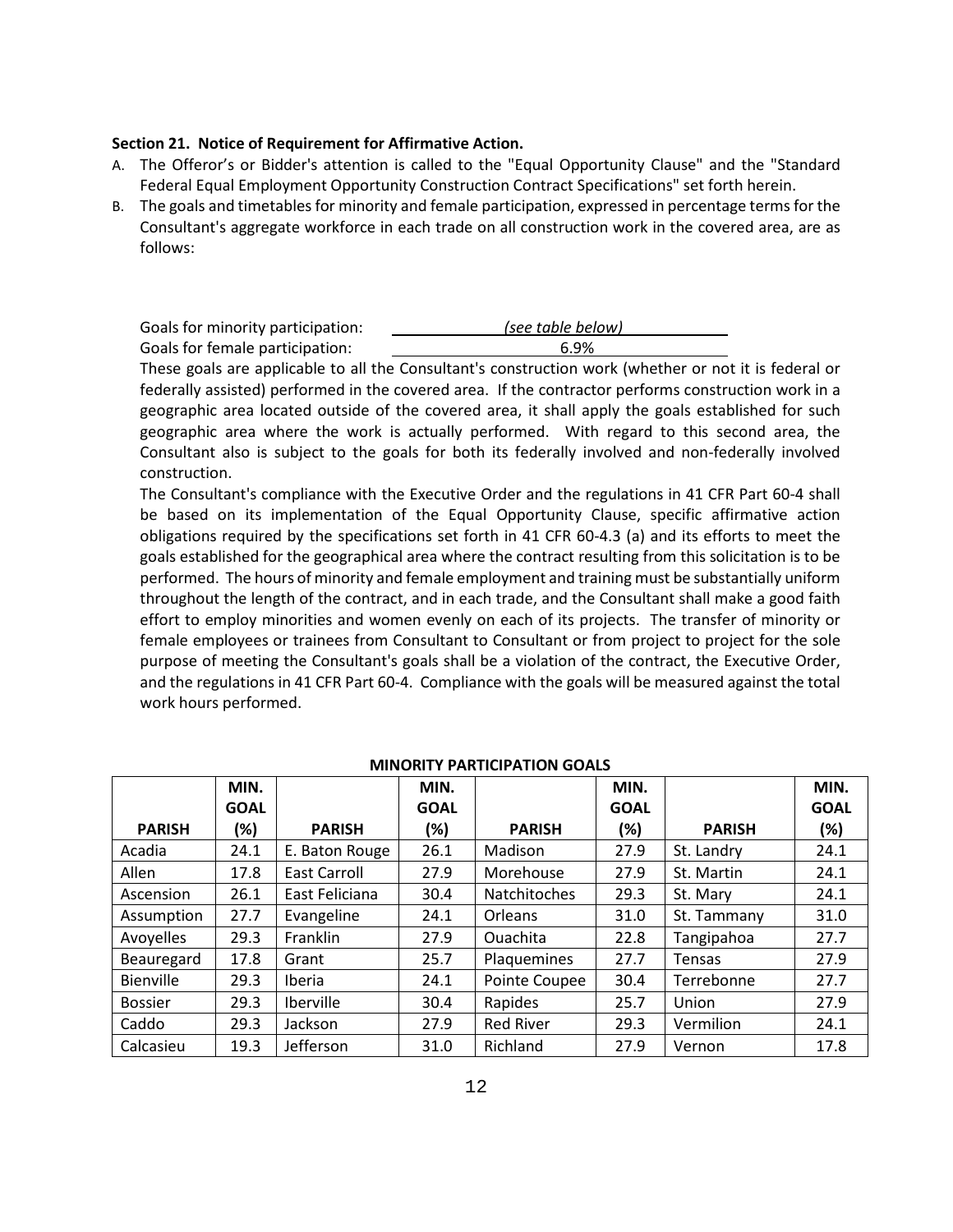|               | MIN.               |                 | MIN.               |                                | MIN.               |                     | MIN.               |
|---------------|--------------------|-----------------|--------------------|--------------------------------|--------------------|---------------------|--------------------|
| <b>PARISH</b> | <b>GOAL</b><br>(%) | <b>PARISH</b>   | <b>GOAL</b><br>(%) | <b>PARISH</b>                  | <b>GOAL</b><br>(%) | <b>PARISH</b>       | <b>GOAL</b><br>(%) |
| Caldwell      | 27.9               | Jefferson Davis | 17.8               | Sabine                         | 29.3               | Washington          | 27.7               |
| Cameron       | 17.8               | Lafayette       | 20.6               | St. Bernard                    | 31.0               | Webster             | 29.3               |
| Catahoula     | 27.9               | Lafourche       | 27.7               | St. Charles                    | 27.7               | W. Baton Rouge      | 26.1               |
| Claiborne     | 29.3               | LaSalle         | 27.9               | St. Helena                     | 30.4               | <b>West Carroll</b> | 27.9               |
| Concordia     | 30.4               | Lincoln         | 27.9               | St. James                      | 27.7               | West Feliciana      | 30.4               |
| De Soto       | 29.3               | Livingston      | 26.1               | St. John the<br><b>Baptist</b> | 27.7               | Winn                | 29.3               |

C. The Consultant shall provide written notification to the Director of the Office of Federal Contract Compliance Programs within 10 working days of award of any construction subcontract in excess of \$10,000 at any tier for construction work under the contract resulting from this solicitation. The notification shall list the name, address, and telephone number of the subcontractor; employer identification number; estimated dollar amount of the subcontract; estimated starting and completion dates of the sub-contract; and the geographical area in which the contract is to be performed.

## **Section 22. Certification of Non-Segregated facilities.**

Consultant certifies that he/she/it does not maintain or provide for his/her/its establishments, and that he/she/it does not permit employees to perform their services at any location, under his/her/its control, where segregated facilities are maintained. He/she/it certifies further that he/she/it will not maintain or provide for employees any segregated facilities at any of his/her/its establishments, and he/she/it will not permit employees to perform their services at any location under his/her/its control where segregated facilities are maintained. The bidder, offeror, applicant, or subcontractor agrees that a breach of this certification is a violation of the equal opportunity clause of this contract.

As used in this certification, the term "segregated facilities" means any waiting rooms, work areas, rest rooms and wash rooms, restaurants and other eating areas, time clocks, locker rooms, and other storage or dressing areas, parking lots, drinking fountains, recreation or entertainment areas, transportation and housing facilities provided for employees which are segregated by explicit directive or are, in fact, segregated on the basis of race, color, religion, or national origin because of habit, local custom, or any other reason.

He/she/it further agrees that (except where he/she/it has obtained for specific time periods) he/she/it will obtain identical certification from proposed subcontractors prior to the award of subcontracts exceeding \$10,000 which are not exempt from the provisions of the equal opportunity clause; that he/she/it will retain such certifications in his/her/its files; and that he/she will forward the following notice to such proposed subcontractors (except where proposed subcontractors have submitted identical certifications for specific time periods).

#### **Section 23. Section 109 of the Housing and Community Development Act of 1974.**

The Consultant shall comply with the provisions of Section 109 of the Housing and Community Development Act of 1974. No person in the United States shall on the grounds of race, color, national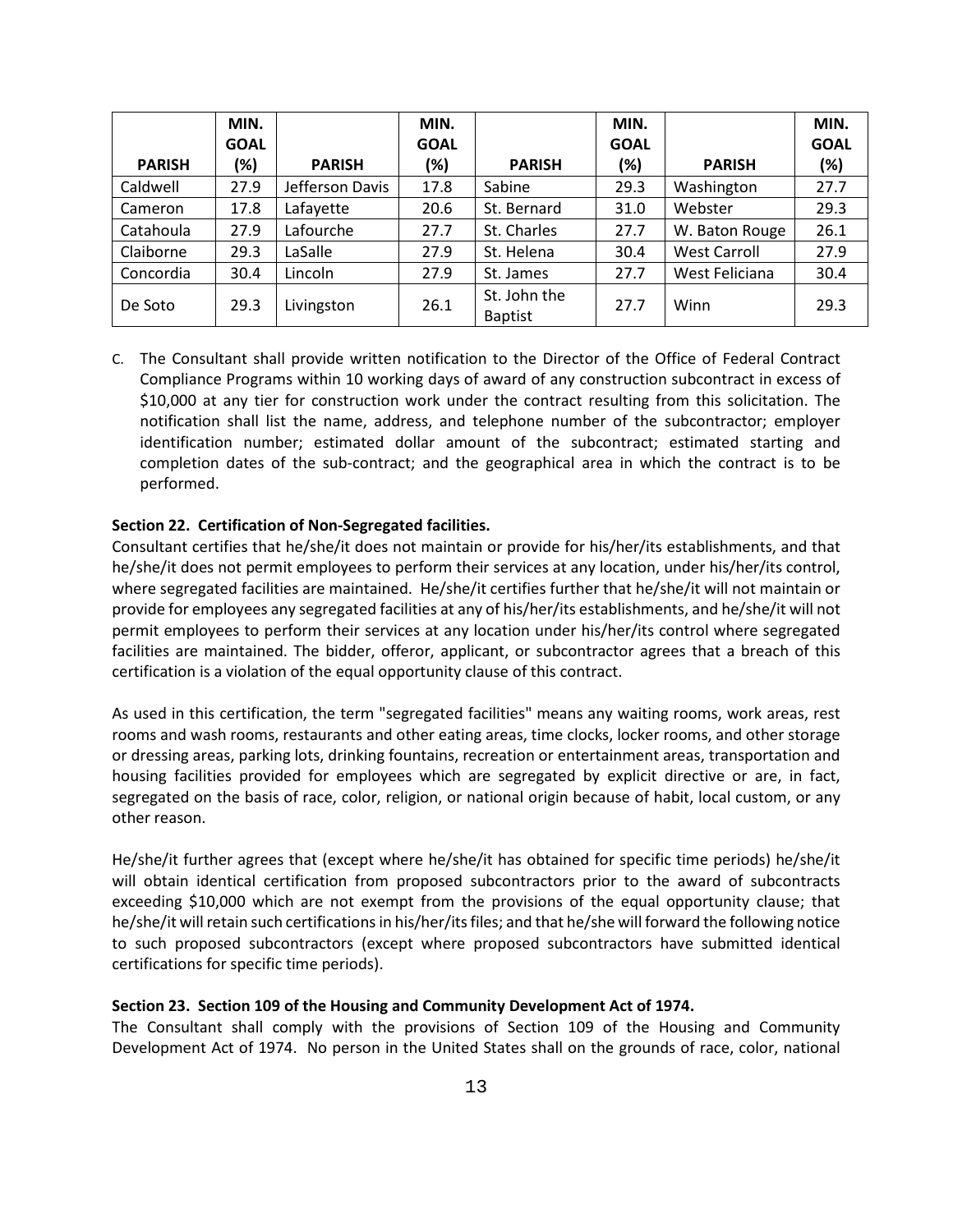origin, or sex be excluded from participation in, be denied the benefits of, or be subjected to discrimination under any program or activity funded in whole or in part with funds made available under this title. Section 109 further provides that discrimination on the basis of age under the Age Discrimination Act of 1975 or with respect to an otherwise qualified handicapped individual as provided in Section 504 of the Rehabilitation Act of 1973, as amended, is prohibited.

## **Section 24. Section 3 of the Housing and Urban Development Act of 1968.**

The work to be performed under this contract is subject to the requirements of Section 3 of the Housing and Urban Development Act of 1968, as amended, 12 U.S.C. 1701u (section 3). The purpose of section 3 is to ensure that employment and other economic opportunities generated by HUD assistance or HUDassisted projects covered by Section 3, shall, to the greatest extent feasible, be directed to low- and very low-income persons, particularly persons who are recipients of HUD assistance for housing.

- A. The parties to this contract agree to comply with HUD's regulations in 24 CFR part 135, which implement Section 3. As evidenced by their execution of this contract, the parties to this contract certify that they are under no contractual or other impediment that would prevent them from complying with the part 135 regulations.
- B. The contractor agrees to send to each labor organization or representative of workers with which the contractor has a collective bargaining agreement or other understanding, if any, a notice advising the labor organization or workers' representative of the contractor's commitments under this Section 3 clause and will post copies of the notice in conspicuous places at the work site where both employees and applicants for training and employment positions can see the notice. The notice shall describe the Section 3 preference, shall set forth minimum number and job titles subject to hire, availability of apprenticeship and training positions, the qualifications for each, and the name and location of the person(s) taking applications for each of the positions, and the anticipated date the work shall begin.
- C. The contractor agrees to include this Section 3 clause in every subcontract subject to compliance with regulations in 24 CFR part 135, and agrees to take appropriate action, as provided in an applicable provision of the subcontract or in this Section 3 clause, upon a finding that the subcontractor is in violation of the regulations in 24 CFR part 135. The contractor will not subcontract with any subcontractor where the contractor has notice or knowledge that the subcontractor has been found in violation of the regulations in 24 CFR part 135.
- D. The contractor will certify that any vacant employment positions, including training positions, that are filled (1) after the contractor is selected but before the contract is executed, and (2) with persons other than those to whom the regulations of 24 CFR part 135 require employment opportunities to be directed, were not filled to circumvent the contractor's obligations under 24 CFR part 135.
- E. Noncompliance with HUD's regulations in 24 CFR part 135 may result in sanctions, termination of this contract for default, and debarment or suspension from future HUD assisted contracts.
- F. With respect to work performed in connection with Section 3 covered Indian housing assistance, Section 7(b) of the Indian Self-Determination and Education Assistance Act (25 U.S.C. 450e) also applies to the work to be performed under this contract. Section 7(b) requires that to the greatest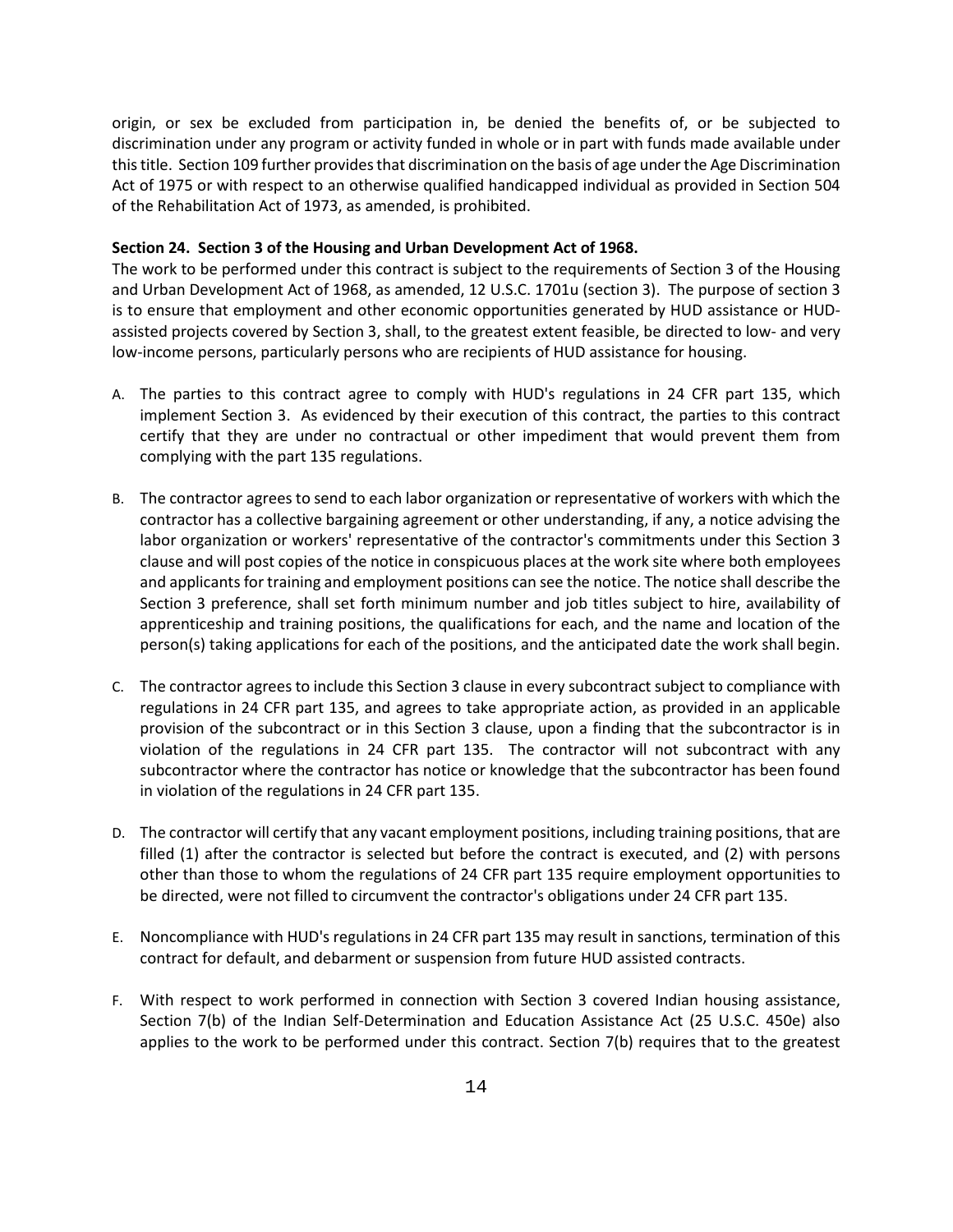extent feasible (i) preference and opportunities for training and employment shall be given to Indians, and (ii) preference in the award of contracts and subcontracts shall be given to Indian organizations and Indian-owned Economic Enterprises. Parties to this contract that are subject to the provisions of Section 3 and section 7(b) agree to comply with Section 3 to the maximum extent feasible, but not in derogation of compliance with Section 7(b).

## **Section 25. Section 503 of the Rehabilitation Act of 1973.**

- A. The contractor will not discriminate against any employee or applicant for employment because of physical or mental disability in regard to any position for which the employee or applicant for employment is qualified. The contractor agrees to take affirmative action to employ and advance in employment individuals with disabilities, and to treat qualified individuals without discrimination on the basis of their physical or mental disability in all employment practices, including the following:
	- (1) Recruitment, advertising, and job application procedures;
	- (2) Hiring, upgrading, promotion, award of tenure, demotion, transfer, layoff, termination, right of return from layoff and rehiring;
	- (3) Rates of pay or any other form of compensation and changes in compensation;
	- (4) Job assignments, job classifications, organizational structures, position descriptions, lines of progression, and seniority lists;
	- (5) Leaves of absence, sick leave, or any other leave;
	- (6) Fringe benefits available by virtue of employment, whether or not administered by the contractor;
	- (7) Selection and financial support for training, including apprenticeship, professional meetings, conferences, and other related activities, and selection for leaves of absence to pursue training;
	- (8) Activities sponsored by the Consultant including social or recreational programs; or
	- (9) Any other term, condition, or privilege of employment.
- B. The Consultant agrees to comply with the rules, regulations, and relevant orders of the Secretary of Labor issued pursuant to the Act.
- C. In the event of the Consultant's noncompliance with the requirements of this clause, actions for noncompliance may be taken in accordance with the rules, regulations, and relevant orders of the Secretary of Labor issued pursuant to the Act.
- D. The Consultant agrees to post in conspicuous places, available to employees and applicants for employment, notices in a form to be prescribed by the Director, Office of Federal Contract Compliance Programs, provided by or through the contracting officer. Such notices shall state the rights of applicants and employees as well as the Consultant's obligation under the law to take affirmative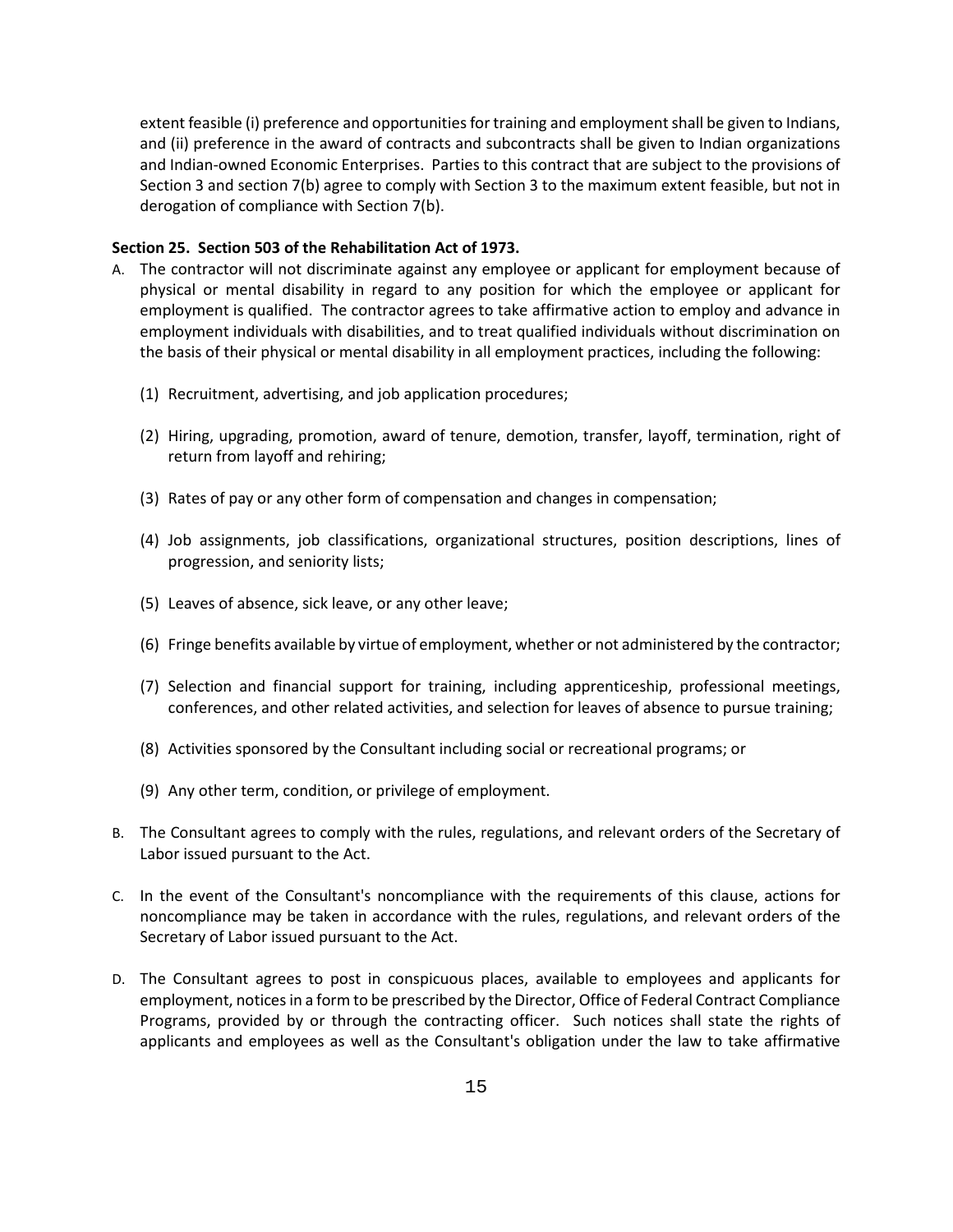action to employ and advance in employment qualified employees and applicants with disabilities. The contractor must ensure that applicants or employees with disabilities are provided the notice in a form that is accessible and understandable to the individual applicant or employee (e.g., providing Braille or large print versions of the notice, or posting a copy of the notice at a lower height for easy viewing by a person using a wheelchair). With respect to employees who do not work at a physical location of the contractor, a contractor will satisfy its posting obligations by posting such notices in an electronic format, provided that the contractor provides computers, or access to computers, that can access the electronic posting to such employees, or the contractor has actual knowledge that such employees otherwise are able to access the electronically posted notices. Electronic notices for employees must be posted in a conspicuous location and format on the company's intranet or sent by electronic mail to employees. An electronic posting must be used by the contractor to notify job applicants of their rights if the contractor utilizes an electronic application process. Such electronic applicant notice must be conspicuously stored with, or as part of, the electronic application.

- E. The Consultant will notify each labor organization or representative of workers with which it has a collective bargaining agreement or other contract understanding, that the Consultant is bound by the terms of Section 503 of the Rehabilitation Act of 1973 and is committed to take affirmative action to employ and advance in employment, and shall not discriminate against, individuals with physical or mental disabilities.
- F. The Consultant will include the provisions of this clause in every subcontract or purchase order of \$10,000 or more unless exempted by rules, regulations, or orders of the Secretary issued pursuant to Section 503 of the Act, so that such provisions will be binding upon each subcontractor or vendor. The Consultant will take such action with respect to any subcontract or purchase order as the Director of the Office of Federal Contract Compliance Programs may direct to enforce such provisions, including action for noncompliance.
- G. The contractor must, in all solicitations or advertisements for employees placed by or on behalf of the contractor, state that all qualified applicants will receive consideration for employment and will not be discriminated against on the basis of disability.

#### **Section 26. Section 504 of the Rehabilitation Act of 1973, as amended.**

The Consultant agrees that no otherwise qualified individual with disabilities shall, solely by reason of his disability, be denied the benefits, or be subjected to discrimination including discrimination in employment, any program or activity that receives the benefits from the federal financial assistance.

## **Section 27. Special Conditions Pertaining to Hazards, Safety Standards, and Accident Prevention.**  A. Lead-Based Paint Hazards

The construction or rehabilitation of residential structures is subject to the HUD Lead-Based Paint regulations, 24 CFR Part 35. The Consultant and subcontractors shall comply with the provisions for the elimination of lead-based paint hazards under Subpart B of said regulations. The Owner will be responsible for the inspections and certifications required under Section 35.14 (f) thereof.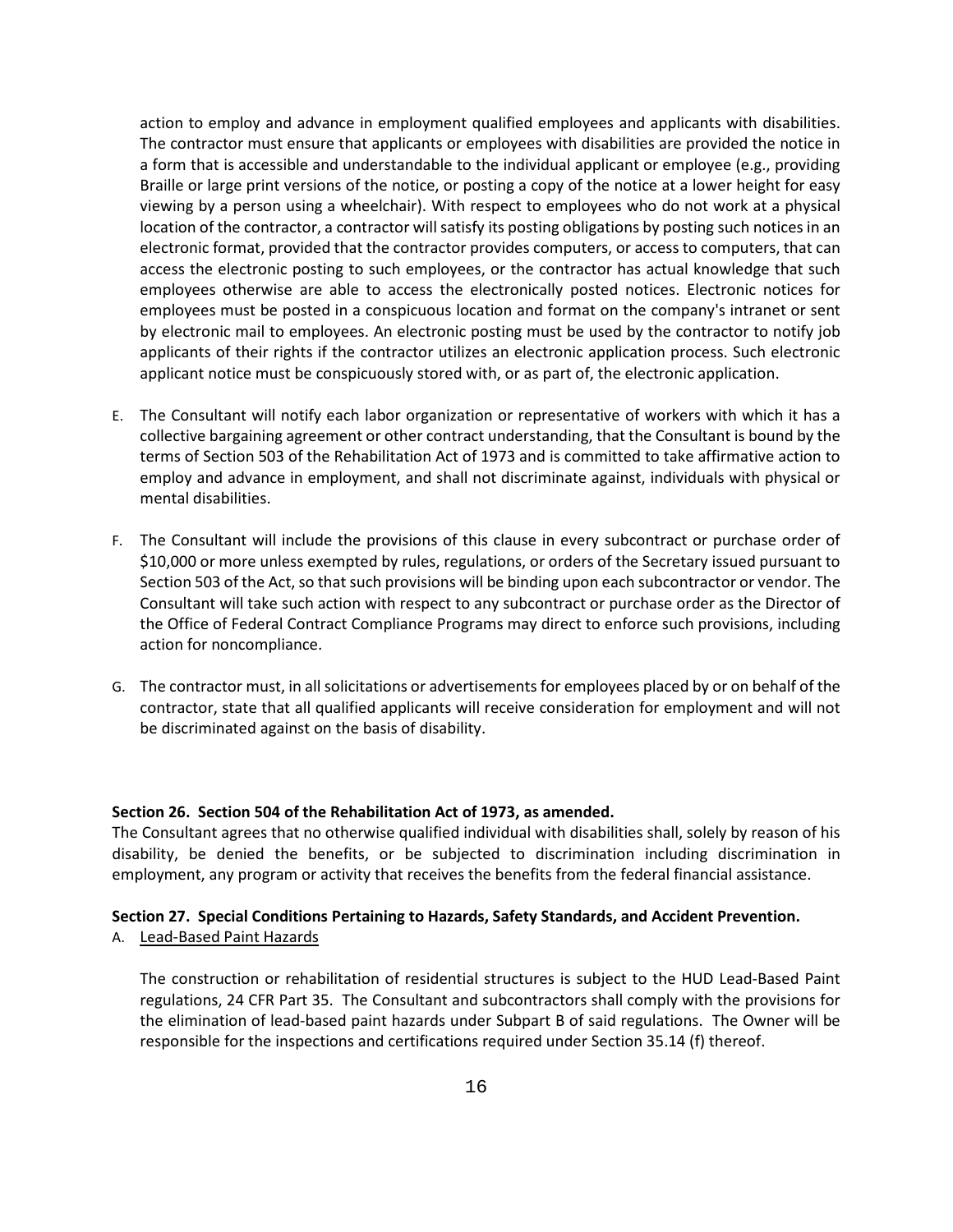#### B. Use of Explosives (Modify as required)

When the use of explosives is necessary for the prosecution of the work, the Consultant shall observe all local, state and federal laws in purchasing and handling explosives. The Consultant shall take all necessary precaution to protect completed work, neighboring property, water lines, or other underground structures. Where there is danger to structures or property from blasting, the charges shall be reduced, and the material shall be covered with suitable timber, steel or rope mats.

The Consultant shall notify all owners of public utility property of intention to use explosives at least 8 hours before blasting is done close to such property. Any supervision or direction of use of explosives by the engineer does not in any way reduce the responsibility of the Consultant or his Surety for damages that may be caused by such use.

## C. Danger Signals and Safety Devices (Modify as Required)

The Consultant shall make all necessary precautions to guard against damages to property and injury to persons. He shall put up and maintain in good condition, sufficient red or warning lights at night, suitable barricades and other devices necessary to protect the public. In case the Consultant fails or neglects to take such precautions, the Owner may have such lights and barricades installed and charge the cost of this work to the Consultant. Such action by the Owner does not relieve the Consultant of any liability incurred under these specifications or contract.

## **Section 28. Flood Disaster Protection.**

This contract is subject to the requirements of the Flood Disaster Protection Act of 1973 (P.L. 93-234). Nothing included as a part of this contract is approved for acquisition or construction purposes as defined under Section 3(a) of said Act, for use in an area identified by the Secretary of HUD as having special flood hazards which is located in a community not then in compliance with the requirements for participation in the National Flood Insurance Program pursuant to Section 201(d) of said Act; and the use of any assistance provided under this contract for such acquisition for construction in such identified areas in communities then participating in the National Flood Insurance Program shall be subject to the mandatory purchase of flood insurance requirements or Section 102(a) of said Act.

Any contract or agreement for the sale, lease, or other transfer of land acquired, cleared or improved with assistance provided under this Contract shall contain, if such land is located in an area identified by the Secretary as having special flood hazards and in which the sale of flood insurance has been made available under the National Flood Insurance Act of 1968, as amended, 42 U.S.C. 4001 et seq., provisions obligating the transferee and its successors or assigns to obtain and maintain, during the ownership of such land, such flood insurance as required with respect to financial assistance for acquisition or construction purposes under Section 102(a) of Flood Disaster Protection Act of 1973.

## **Section 29. Conflict of Interest.**

A. No officer or employee of the local jurisdiction or its designees or agents, no member of the governing body, and no other public official of the locality who his/her tenure or for one year thereafter, shall have any interest, direct or indirect, in any contract or subcontract, or the proceeds thereof, for work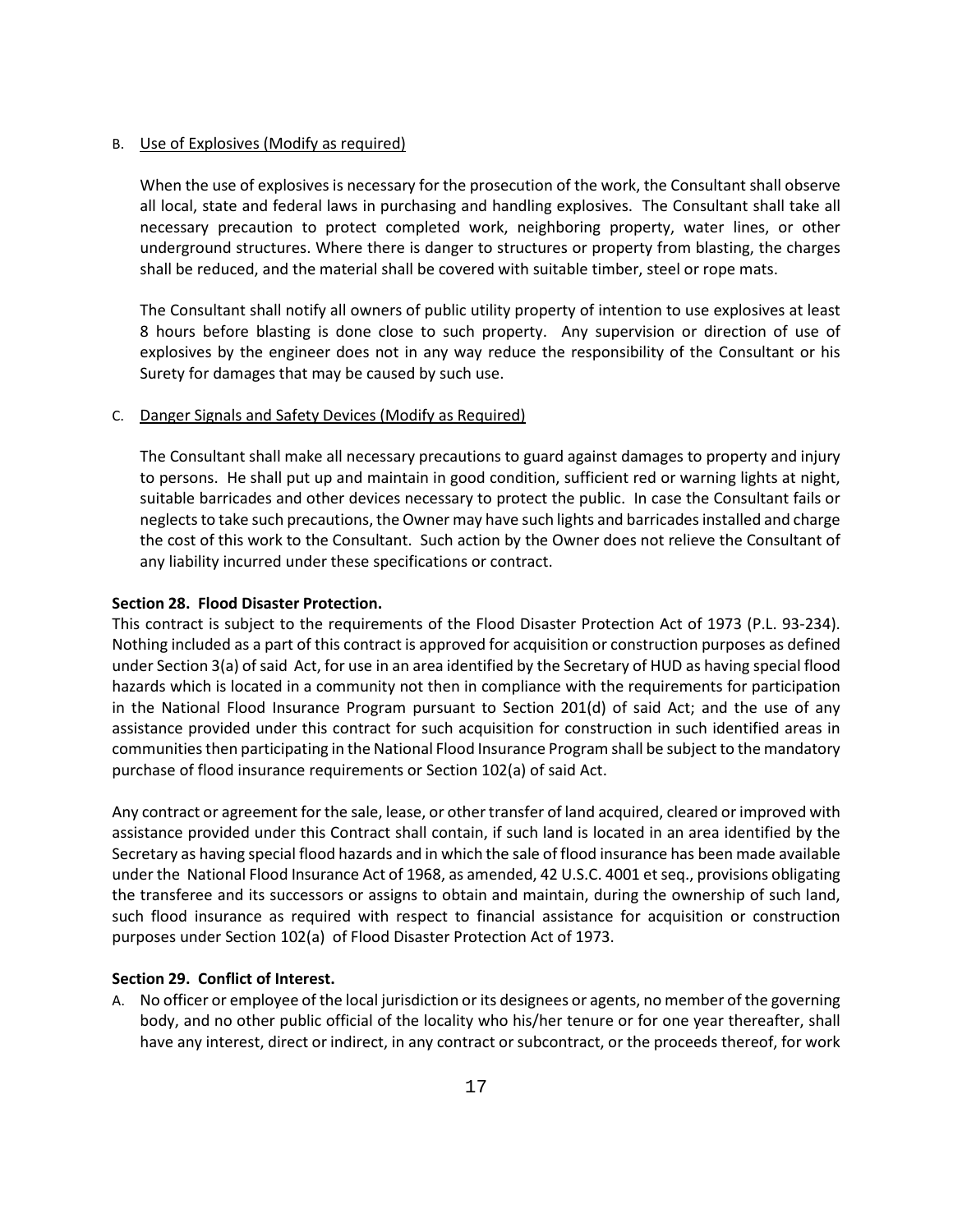to be performed. Further, the Consultant shall cause to be incorporated in all subcontracts the language set forth in this paragraph prohibiting conflict of interest.

B. No member of or delegate to Congress, or Resident Commissioner, shall be admitted to any share or part of this contract or to any benefit that may arise therefrom, but this provision shall not be construed to extend to this contract if made with a corporation for its general benefit.

#### **Section 30. Executive Order 11246, as amended.**

During the performance of this contract, the Consultant agrees as follows:

- A. The Consultant shall not discriminate against any employee or applicant for employment because of race, color, religion, sex, or national origin. The Consultant shall take affirmative action to ensure that applicants for employment are employed, and that employees are treated during employment, without regard to their race, color, religion, sex, or national origin. Such action shall include, but not be limited to, the following: employment, upgrading, demotion, or transfer; recruitment or recruitment advertising; layoff or termination; rates of pay or other forms of compensation; and selection for training, including apprenticeship.
- B. The Consultant shall post in conspicuous places, available to employees and applicants for employment, notices to be provided by Contracting Officer setting forth the provisions of this nondiscrimination clause.

The Consultant shall state that all qualified applicants will receive consideration for employment without regard to race, color, religion, sex, or national origin.

C. Consultants shall incorporate foregoing requirements in all subcontracts.

#### **Section 31. Patents.**

- A. The Consultant shall hold and save the Owner and its officers, agents, servants, and employees harmless from liability of any nature or kind, including cost and expenses for, or on account of any patented or unpatented invention, process, article, or appliance manufactured or used in the performance of the contract including its use by the Owner, unless otherwise specifically stipulated in the Contract Document.
- B. License or Royalty Fees: License and/or Royalty Fees for the use of a process which is authorized by the Owner of the project must be reasonable, and paid to the holder of the patent, or his authorized license, direct by the Owner and not by or through the Consultant.
- C. If the Consultant uses any design device or materials covered by letters, patent, or copyright, he shall provide for such use by suitable agreement with the owner of such patented or copy-righted design device or material. It is mutually agreed and understood, that without exception the contract prices shall include all royalties or costs arising from the use of such design, device, or materials in any way involved in the work. The Consultant and/or his Sureties shall indemnify and save harmless the Owner of the project from any and all claims for infringement by reason of the use of such patented or copyrighted design, device or materials or any trademark or copy-right in connection with work agreed to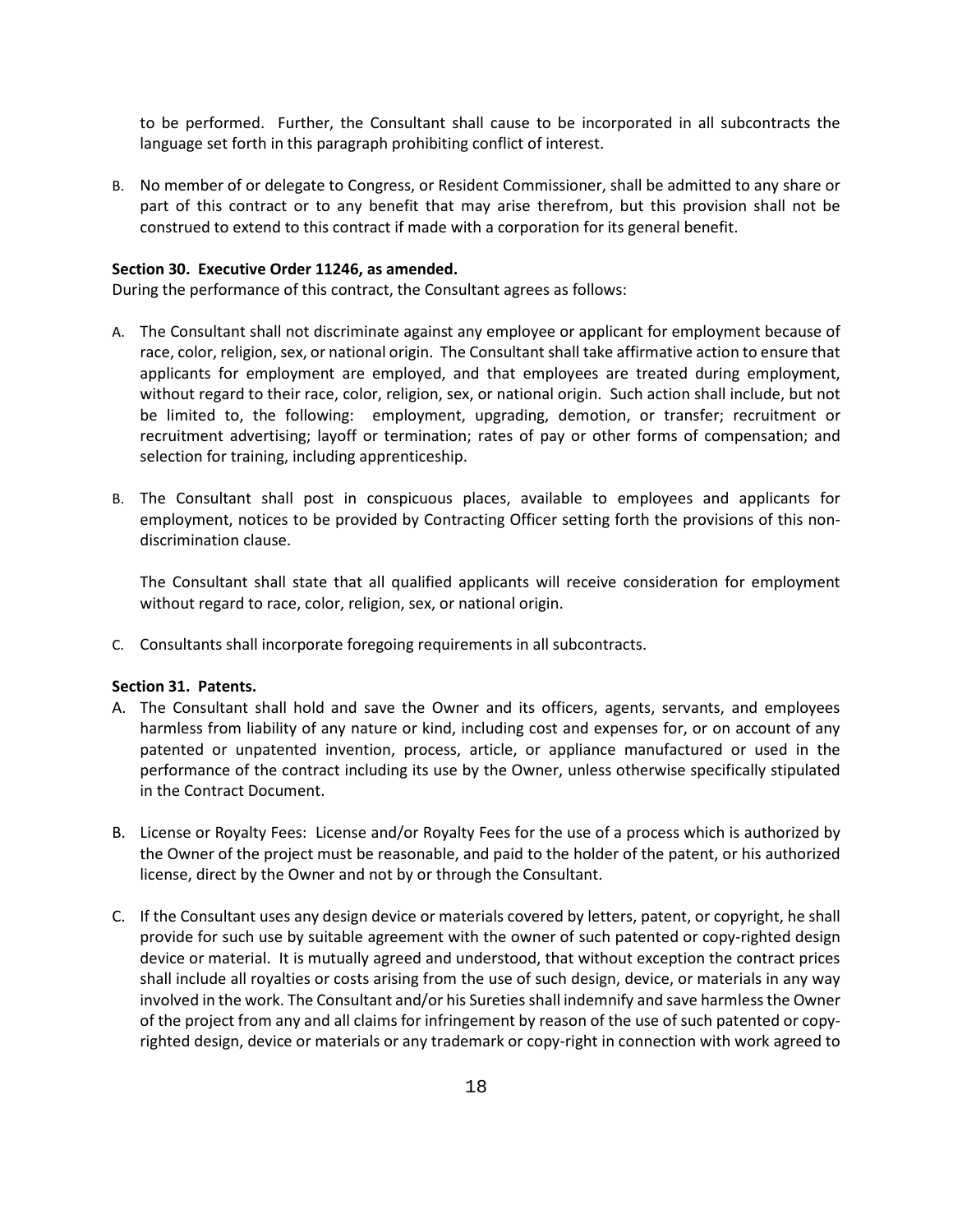be performed under this contract, and shall indemnify the Owner for any cost, expense, or damage which it may be obliged to pay by reason of such infringement at any time during the prosecution of the work or after completion of the work.

#### **Section 32. Copyright.**

No materials, to include but not limited to reports, maps, or documents produced as a result of this contract, in whole or in part, shall be available to the Consultant for copyright purposes. Any such materials produced as a result of this contract that might be subject to copyright shall be the property of the Owner and all such rights shall belong to the Owner.

## **Section 33. Energy Efficiency.**

The Consultant shall comply with mandatory standards and policies relating to energy efficiency which are contained in the state energy conservation plan issued in compliance with the Energy Policy and Conservation Act (Public Law 94-163).

## **Section 34. Protection of Lives and Health.**

The Consultant shall exercise proper precaution at all times for the protection of persons and property and shall be responsible for all damages to persons or property, either on or off the worksite, which occur as a result of his prosecution of the work. The safety provisions of applicable laws and building and construction codes, in addition to specific safety and health regulations described by Chapter XIII, Bureau of Labor Standards, Department of Labor, Part 1518, Safety and Health Regulations for Construction, as outlined in the Federal Register, Volume 36, No. 75, Saturday, April 17, 1971, Title 29 - LABOR, shall be observed and the Consultant shall take or cause to be taken, such additional safety and health measures as the Owner may determine to be reasonably necessary.

#### **Section 35. Breach of Contract Terms.**

Any violation or breach of terms of this contract on the part of the Consultant or the Consultant's subcontractors may result in the suspension or termination of this contract or such other action that may be necessary to enforce the rights of the parties of this contract. The duties and obligations imposed by the contract documents and the rights and remedies available thereunder shall be in addition to and not a limitation of any duties, obligations, rights, and remedies otherwise imposed or available by law.

## **Section 36. Provisions Required by Law Deemed Inserted.**

Each and every provision of law and clause required by law to be inserted in this contract shall be deemed to be inserted herein and the contract shall be read and enforced as though it were included herein, and if through mistake or otherwise any such provision is not inserted, or is not correctly inserted, then upon the application of either party the contract shall forthwith be physically amended to make such insertion or correction.

## **Section 37. Personnel.**

The Consultant represents that it has, or will secure at its own expense, all personnel required in performing the services under this Contract. Such personnel shall not be employees of or have any contractual relationship with the Owner.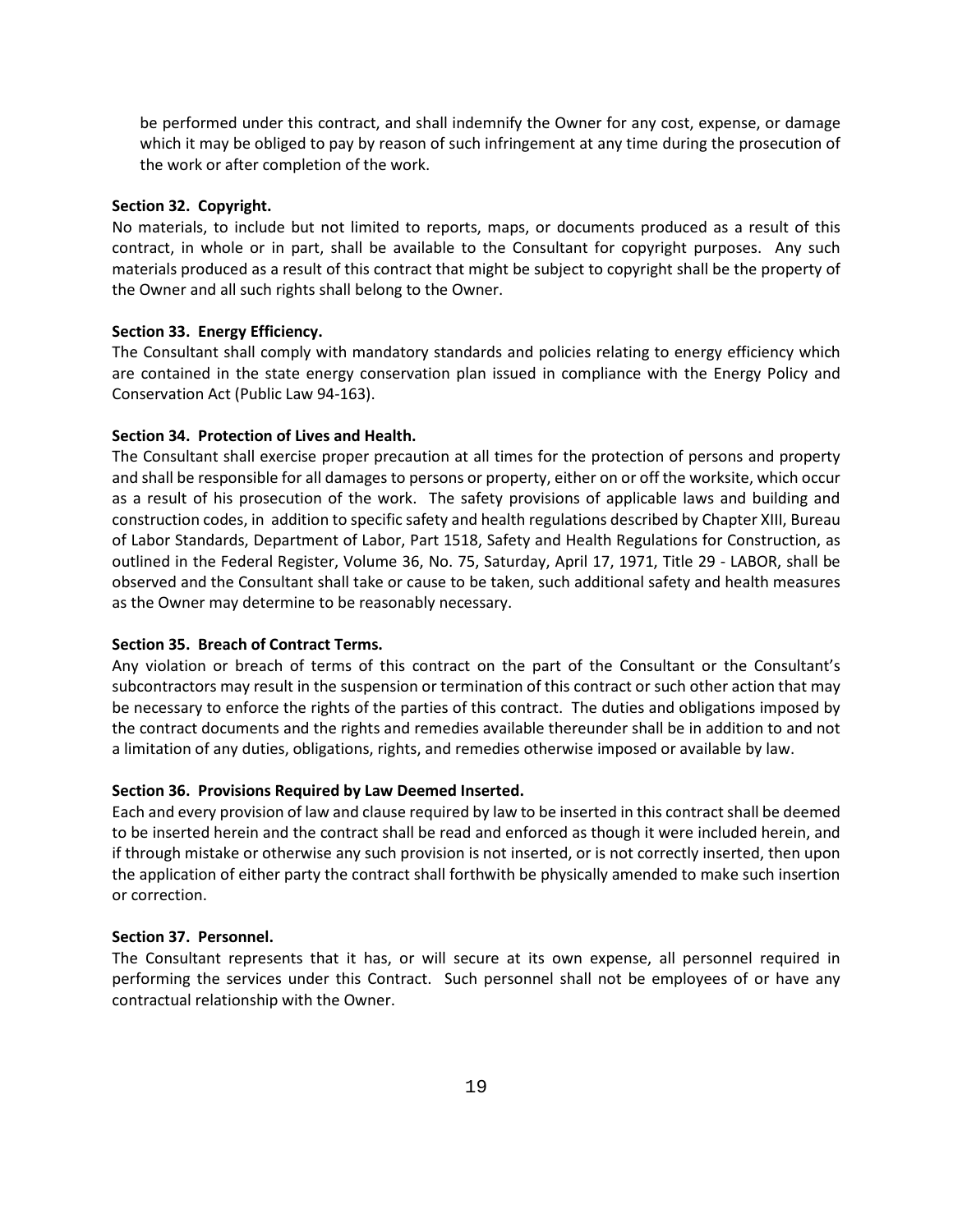All the services required hereunder will be performed by the Consultant or under its supervision, and all personnel engaged in the work shall be fully qualified and shall be authorized or permitted under State and local law to perform such services.

No person who is serving sentence in a penal or correctional institution shall be employed on work under this Contract.

## **Section 38. Anti-Kickback Rules.**

Salaries of personnel performing work under this Contract shall be paid unconditionally and not less often than once a month without payroll deduction or rebate on any account except only such payroll deductions as are mandatory by law or permitted by the applicable regulations issued by the Secretary of Labor pursuant to the "Anti-Kickback Act" of June 13, 1934 (48 Stat. 948; 62 Stat. 740; 63 Stat. 108; Title 18 U.S.C. 874; and Title 40 U.S.C. 276c). The Consultant shall comply with all applicable "Anti-Kickback" regulations and shall insert appropriate provisions in all subcontracts covering work under this contract to ensure compliance by the subcontractors with such regulations and shall be responsible for the submission of affidavits required of subcontractors thereunder except as the Secretary of Labor may specifically provide for variations of or exemptions from the requirements thereof.

## **Section 39. Interest of Consultant.**

The Consultant covenants that he presently has no interest and shall not acquire any interest direct or indirect in the above-described project or any parcels therein or any other interest which would conflict in any manner or degree with the performance of his services hereunder. The Consultant further covenants that in the performance of this Contract no person having any such interest shall be employed.

## **Section 40. Political Activity.**

The Consultant will comply with the provisions of the Hatch Act (5 U.S.C. 1501 et seq.), which limits the political activity of employees.

## **Section 41. Compliance with the Office of Management and Budget**

The parties agree to comply with the regulations, policies, guidelines, and requirements of the Office of Management and Budget, *"Uniform Administrative Requirements, Cost Principles, and Audit Requirements for Federal Awards"*, 2 CFR Part 200, as they relate to the use of Federal funds under this contract.

## **Section 42. Discrimination Due to Beliefs.**

No person with responsibilities in operation of the project to which this grant relates will discriminate with respect to any program participant or any applicant for participation in such program because of political affiliation or beliefs.

## **Section 43. Confidential Findings.**

All of the reports, information, data, etc., prepared or assembled by the Consultant under this Contract are confidential, and the Consultant agrees that they shall not be made available to any individual or organization without prior written approval of the Owner.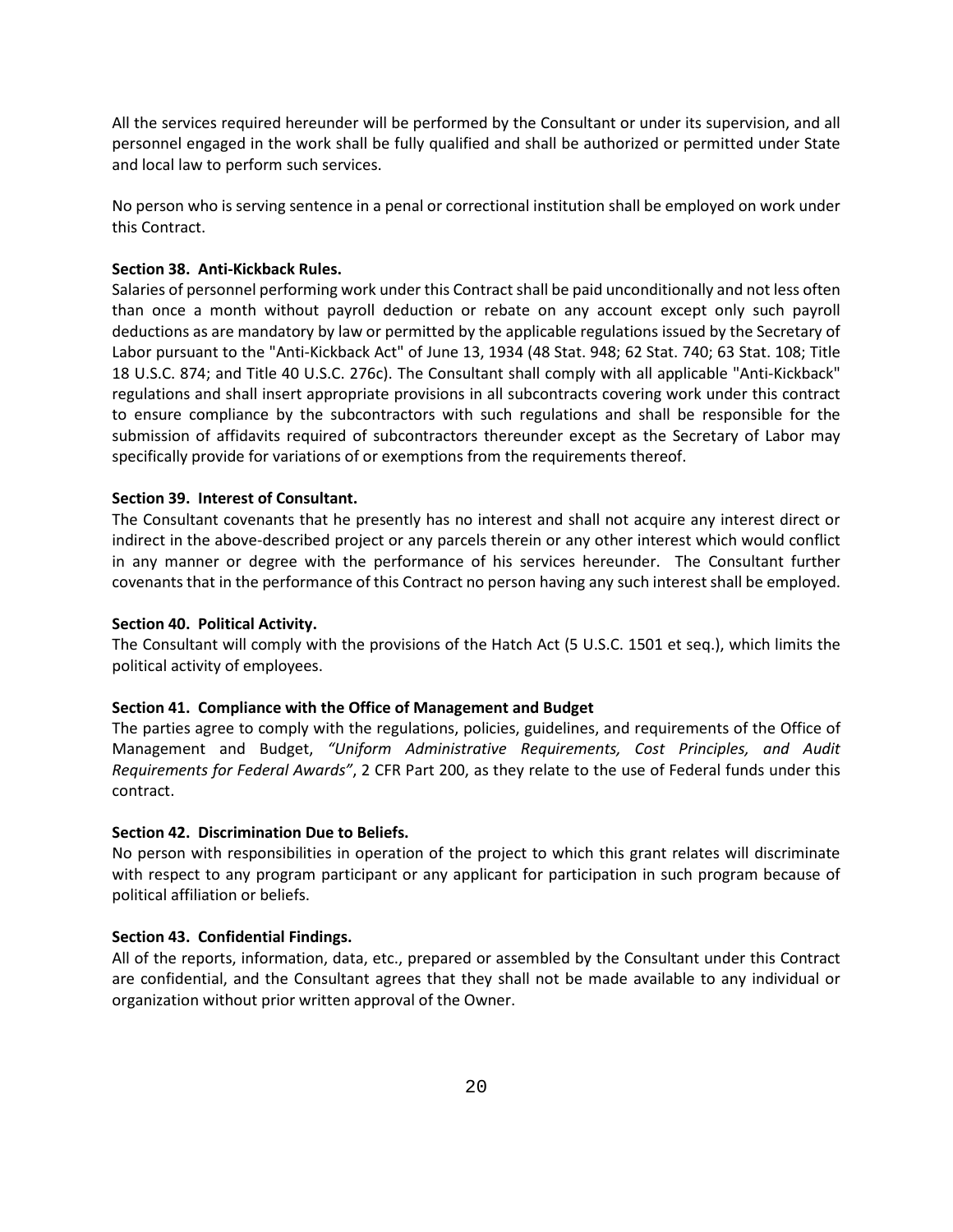## **Section 44. Contracting with Certain Firms.**

The Consultant will take necessary affirmative steps to assure that minority firms, women's business enterprises, and labor surplus area firms are used in subcontracting when possible. Steps include:

- A. Placing qualified small and minority businesses and women's business enterprises on solicitation lists:
- B. Assuring that small and minority businesses, and women's business enterprises are solicited whenever they are potential sources:
- C. Dividing total requirements, when economically feasible, into smaller tasks or quantities to permit maximum participation by small and minority business, and women's business enterprises;
- D. Establishing delivery schedules, where the requirement permits, which encourage participation by small and minority business, and women's business enterprises; and
- E. Using the services and assistance of the Small Business Administration, and the Minority Business Development Agency of the Department of Commerce.

## **Section 45. Davis-Bacon Act.**

Consultant will fully comply with the Davis-Bacon Act, as amended, and any rules or regulations promulgated pursuant to the Act. Consultant shall maintain payroll records as needed to demonstrate compliance with the Act.

## **Section 46. Appendix II to Part 200.**

2 C.F.R. Pt. 200, App. II is incorporated into this Agreement by reference. Consultant agrees to review and comply with all requirements set forth therein to the extent that any of the requirements set forth in Appendix II are not addressed by a specific provision in this Agreement.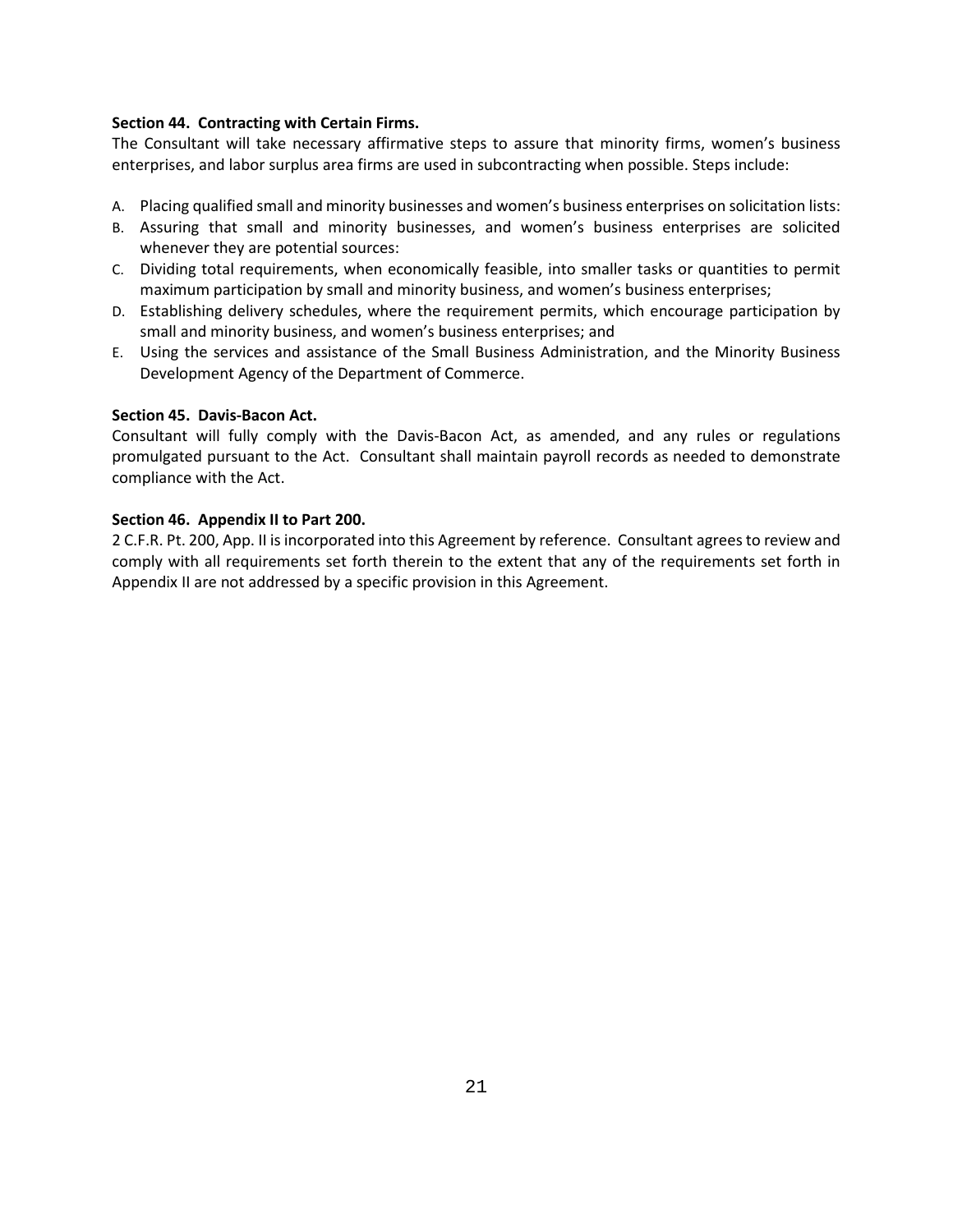## **APPENDIX A, 44 C.F.R. PART 18 – CERTIFICATION REGARDING LOBBYING**

Certification for Contracts, Grants, Loans, and Cooperative Agreements

The undersigned certifies, to the best of his or her knowledge and belief, that: 1. No Federal appropriated funds have been paid or will be paid, by or on behalf of the undersigned, to any person for influencing or attempting to influence an officer or employee of an agency, a Member of Congress, an officer or employee of Congress, or an employee of a Member of Congress in connection with the awarding of any Federal contract, the making of any Federal grant, the making of any Federal loan, the entering into of any cooperative agreement, and the extension, continuation, renewal, amendment, or modification of any Federal contract, grant, loan, or cooperative agreement. 2. If any funds other than Federal appropriated funds have been paid or will be paid to any person for influencing or attempting to influence an officer or employee of any agency, a Member of Congress, an officer or employee of Congress, or an employee of a Member of Congress in connection with this Federal contract, grant, loan, or cooperative agreement, the undersigned shall complete and submit Standard Form-LLL, "Disclosure Form to Report Lobbying," in accordance with its instructions. 3. The undersigned shall require that the language of this certification be included in the award documents for all subawards at all tiers (including subcontracts, subgrants, and contracts under grants, loans, and cooperative agreements) and that all subrecipients shall certify and disclose accordingly. This certification is a material representation of fact upon which reliance was placed when this transaction was made or entered into. Submission of this certification is a prerequisite for making or entering into this transaction imposed by section 1352, title 31, U.S. Code. Any person who fails to file the required certification shall be subject to a civil penalty of not less than \$10,000 and not more than \$100,000 for each such failure. The Contractor, , certifies or affirms the truthfulness and accuracy of each statement of its certification and disclosure, if any. In addition, the Contractor understands and agrees that the provisions of 31 U.S.C. Chap. 38, Administrative Remedies for False Claims and Statements, apply to this certification and disclosure, if any.

Signature of Firm's Authorized Official

Name and Title of Firm's Authorized Official

\_\_\_\_\_\_\_\_\_\_\_\_\_\_\_\_\_\_\_\_\_\_\_\_\_\_\_\_\_\_\_\_\_\_\_\_\_\_

\_\_\_\_\_\_\_\_\_\_\_\_\_\_\_\_\_\_\_\_\_\_\_\_\_\_\_\_\_\_\_\_\_\_\_\_\_\_\_\_

Date

\_\_\_\_\_\_\_\_\_\_\_\_\_\_\_\_\_\_\_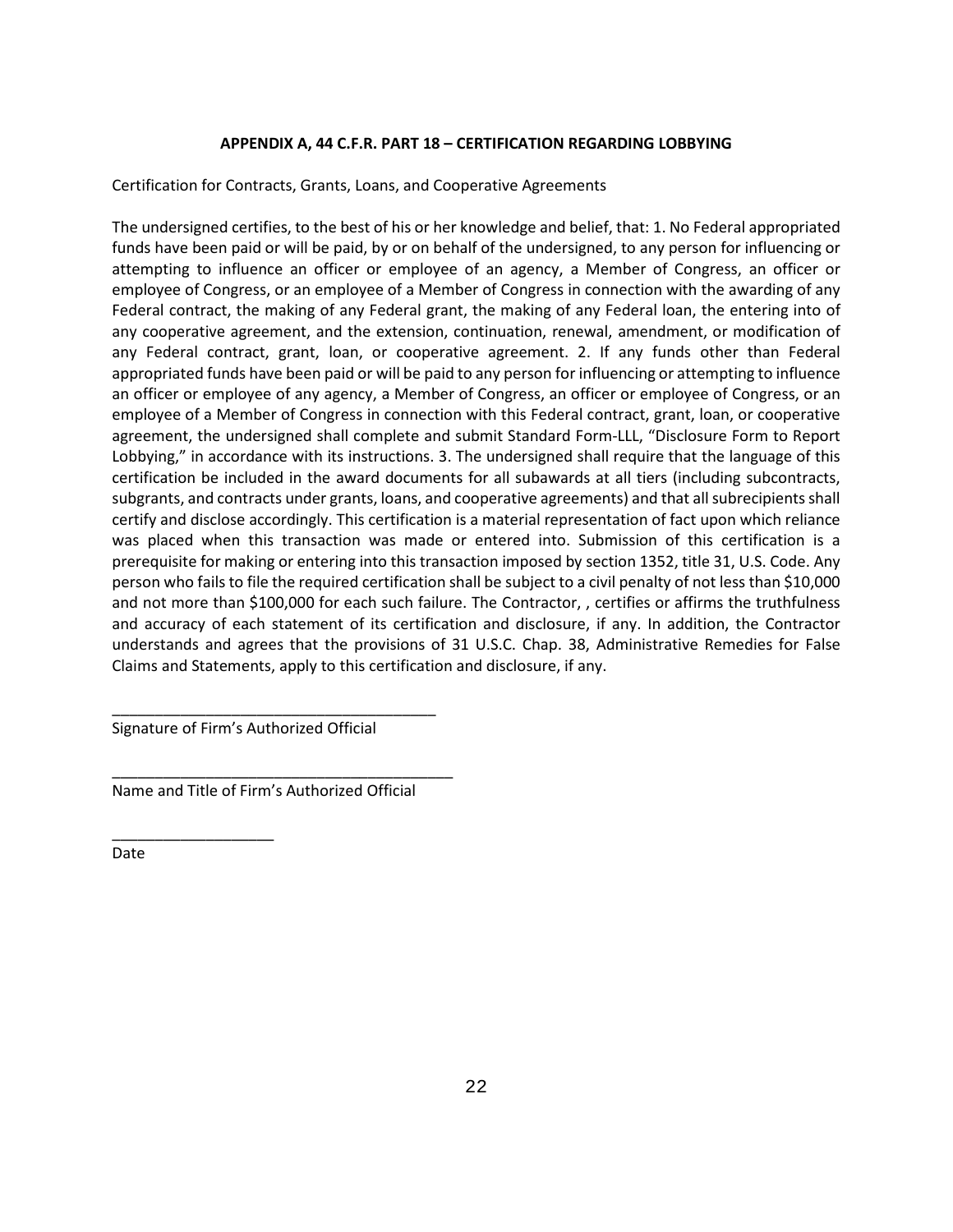## **INSURANCE SCHEDULE**

## **SECTION 7 -- GENERAL CONSIDERATION**

## 7.1 Termination or Suspension

The terms of this contract shall be binding upon the parties hereto until the work has been completed and accepted by the TPCG and all payments required to be made to the Project Manager have been made; but this contract may be terminated under any or all of the following conditions:

- 1. By mutual agreement and consent of the parties hereto.
- 2. By the TPCG as a consequence of the failure of the Project Manager to comply with the terms, progress or quality of work in a satisfactory manner, proper allowance being made for circumstances beyond the control of the Project Manager.
- 3. By either party upon failure of the other party to fulfill its obligations as set forth in this contract.
- 4. By the TPCG due to the departure for whatever reason of any principal member or members of the Project Manager's firm.
- 5. By satisfactory completion of all services and obligations described herein.
- 6. By the TPCG by giving thirty (30) days notice to the Project Manager in writing and paying fees due for completed work.

Upon completion/termination the Project Manager shall deliver to the TPCG all plans and records of the work compiled to the date of termination and the TPCG shall pay in full for all work accomplished up to the date of termination, including any retained percentage earned to date. Should the TPCG desire to suspend the work, but not definitely terminate the contract, this may be done by thirty (30) days notice given by the TPCG in writing to that effect, and the work may be reinstated and resumed in full force and effective upon receipt from the TPCG of thirty (30) days notice in writing to that effect. Payment for termination shall be in accordance with

# Paragraph 5.3.2.

# 7.2 Re-use of Documents

All documents including Drawings and Specifications prepared by Project Manager pursuant to this Agreement are instruments of service in respect of the Project. They are not intended or represented to be suitable for re-use by TPCG or others on extensions of the Project or on any other project. Any re-use without written verification or adaptation by Project Manager for the specific purpose intended will be at TPCG's sole risk and without liability or legal exposure to Project Manager; and TPCG shall indemnify and hold harmless Project Manager from all claims, damages, losses and expenses including attorney's fees arising out of or resulting there from.

## 7.3 Controlling Law

It is agreed by and between all parties hereto that this agreement is to be governed, construed and interpreted by and under the laws of the State of Louisiana and it is further agreed that all litigation concerning this contract shall be brought in the Thirty-Second Judicial District Court, Terrebonne Parish, Louisiana.

## 7.4 Successors and Assigns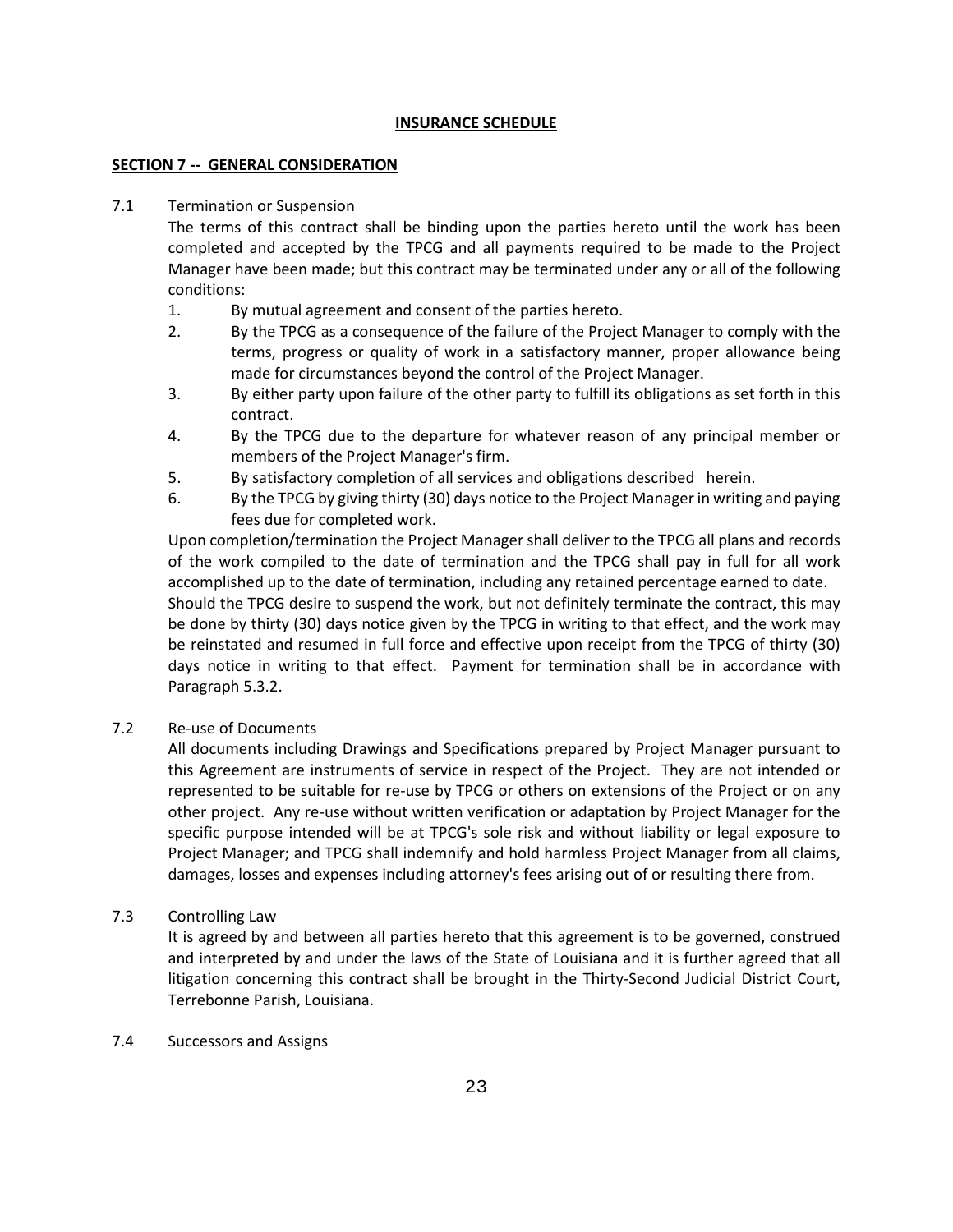- 7.4.1 TPCG and Project Manager each binds himself and his partners, successors, executors, administrators, assigns and legal representatives to the other party to this Agreement and to the partners, successors, executors, administrators, assigns and legal representatives of such other party, in respect to all covenants, agreements and obligations of this Agreement.
- 7.4.2 Neither TPCG or Project Manager shall assign, sublet or transfer any rights under or interest in (including, but without limitation, monies that may become due or monies that are due) this Agreement without the written consent of the other, except as stated in Paragraph 7.4.1, and except to the extent that the effect of this limitation may be restricted by law. Unless specifically stated to the contrary in any written consent to an assignment, no assignment will release or discharge the assignor from any duty or responsibility under this Agreement. Nothing contained in this paragraph shall prevent Project Manager from employing such independent Project Managers, associates and subcontractors as he may deem appropriate to assist him in the performance of services hereunder, at his own expense.
- 7.4.3 Nothing herein shall be construed to give away any rights or benefits hereunder to anyone other than TPCG and Project Manager.
- 7.5 Public Liability

To the fullest extent permitted by law, Project Manager shall indemnify and hold harmless TPCG, and TPCG's elected or appointed officials, officers, directors, partners, agents, Project Managers, and employees from and against any and all claims, demands, costs, expenses, losses, and damages (including but not limited to all fees and charges of Project Managers, architects, attorneys, and other professionals, and all court, arbitration, or other dispute resolution costs) arising out of or related to the Project, provided that any such claim, demand, cost, loss, expense, or damage is attributable to bodily injury, sickness, disease, or death, or to injury to or loss of or destruction of tangible property, including the loss of use resulting there from, but only to the extent caused in whole or part by any negligent acts or omissions of the Project Manager or the Project Manager's officers, directors, partners, employees, Project Managers, or anyone directly or indirectly employed or contracted by them or anyone for whose acts they may be liable, regardless of whether or not such claim, damage, loss, expense, or demand is caused in part by a party indemnified hereunder. The Project Manager shall not be obligated to indemnify TPCG, or the TPCG's elected or appointed officials, officers, directors, partners, agents, Project Managers, and employees, from their own negligence. Such obligation shall not be construed to negate, abridge, or reduce other rights or obligations of indemnity which would otherwise exist as to a party or person described in this Agreement.

7.6 Claim for Liens

The Project Manager shall hold the TPCG harmless from any and all claims for liens of labor, services or material furnished to the Project Manager in connection with the performance of its obligations under this contract.

# 7.7 Professional Liability Insurance

The Project Manager shall maintain professional liability coverage during the term of this agreement. The minimal acceptable limits shall be \$1,000,000 Per Loss; \$1,000,000 aggregate.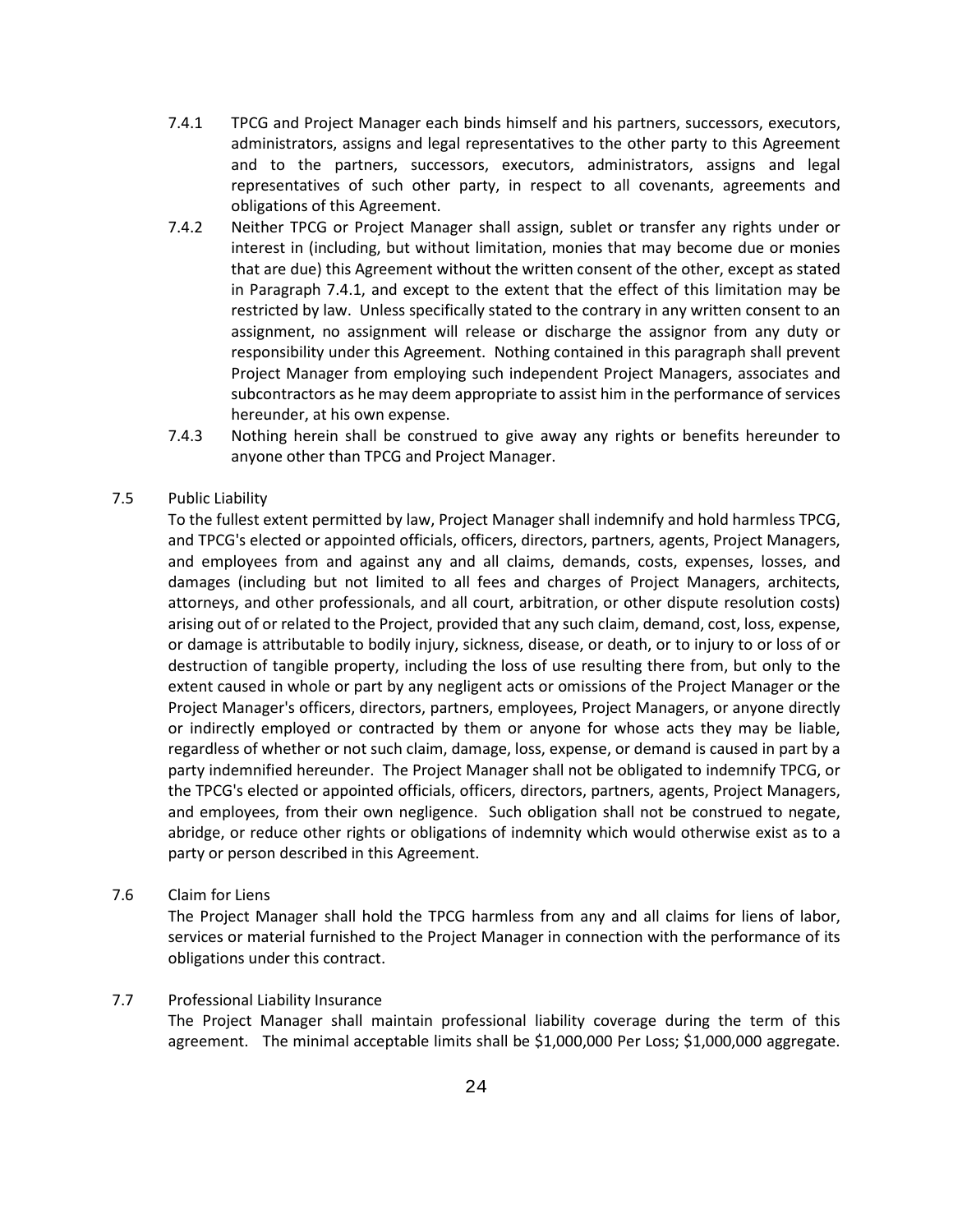If claims-made coverage is accepted, the retroactive date, if any, must precede the commencement of the performance of the contract. Any retrospective date applicable to coverage will be maintained or an extended discovery period will be exercised for a period of three (3) years beginning when the Work is completed. This insurance shall provide primary coverage for claims and/or suits which may arise out of or result from the Project Manager's scope of Work as described in the Contract and its amendments; and TPCG shall have the right to request a copy of loss runs associated with the current in force policy to determine if the policy limits have been impaired to an unacceptable level. This requirement shall extend to all professional subcontractors employed by the prime Project Manager or surveyor. Project Manager shall provide certification of such insurance and a copy of the policy upon request.

## 7.8 General Liability Insurance

The Project Manager shall maintain general liability coverage during the term of this agreement. The minimum acceptable limits shall be \$1,000,000 per occurrence, \$2,000,000 general aggregate and \$2,000,000 products/completed operations aggregate. Each policy of insurance required by this clause shall contain an Additional Insured endorsement in favor of Terrebonne Parish Consolidated Government, its elected and appointed officials, agents, directors, servants, employees and volunteers, using form CG 20 10 Form B (edition 07 04) or approved equivalent; and a Waiver of Transfer of Rights of Recovery Against Others to Us in favor of Terrebonne Parish Consolidated Government, its elected and appointed officials, agents, directors, servants, employees, and volunteers.

# 7.9 Workers Compensation Insurance

The Project Manager shall maintain Workers Compensation coverage during the term of this agreement. The limits of the Workers Compensation coverage shall be the Louisiana statutory requirements; shall provide Other States coverage, if applicable; and include Employer's Liability coverage with minimum acceptable limits of \$1,000,000 Each Accident, \$1,000,000 by Disease – Each Employee, and \$1,000,000 by Disease – Policy limit. The Project Manager shall provide a Waiver of Subrogation in favor of Terrebonne Parish Consolidated Government, its elected and appointed officials, agents, directors, servants, employees, volunteers, and any other entities who may require waivers by specific contract. Project Manager shall provide certification of such insurance and a copy of the policy upon request.

#### 7.10.1 Auto Liability Insurance

The Project Manager shall maintain automobile liability coverage during the term of this agreement. The limits of this coverage shall be a minimal acceptable limit \$1,000,000 Combined Single Limits for bodily injury and property damage. Liability coverage to be provided for Any Auto or All Owned Autos and Hired and Non-owned Autos. If Project Manager owns no vehicles, then a Hired and Non-owned Auto Liability policy is required. An Additional Insured endorsement in favor of Terrebonne Parish Consolidated Government, its elected and appointed officials, agents, directors, servants, employees, and volunteers is required; and a Waiver of Transfer of Rights of Recovery Against Others to Us in favor of Terrebonne Parish Consolidated Government, its elected and appointed officials, agents, directors, servants, employees, and volunteers is also required. Project Manager shall provide certification of such insurance and a copy of the policy upon request.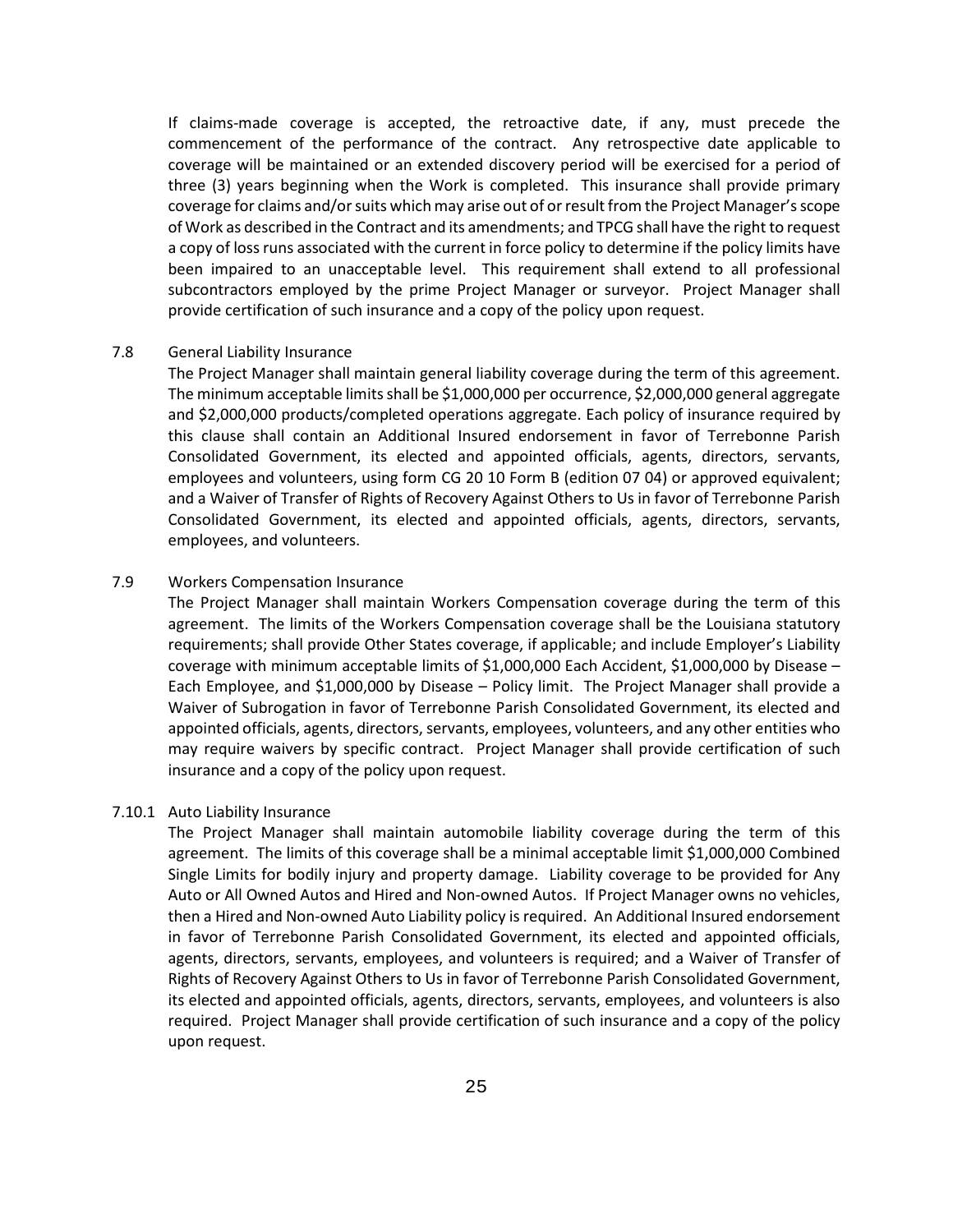## 7.11 Deductibles and Self-Insured Retentions

ANY DEDUCTIBLES OR SELF-INSURED RETENTIONS MUST BE DECLARED TO, AND APPROVED BY THE TPCG. Prior to entering into this agreement, and at the option of TPCG, either,

The TPCG shall accept and approve the deductible or self-insured retention.

The insurer shall reduce or eliminate such deductibles or self-insured retentions as respects TPCG.

The Project Manager shall procure a bond guaranteeing payment for losses and related investigations, claim administration and defense expenses.

## 7.12 Other Insurance Provisions

The policies are to contain, or be endorsed to contain, the following provisions:

- 1. General Liability and Automobile Liability Coverage
- a. TPCG is to be added as "additional insureds" as respects liability arising out of activities performed by or on behalf of the Project Manager; products and completed operations of the Project Manager; premises owned, occupied or used by the Project Manager. The coverage shall contain no special limitations on the scope of protection afforded to TPCG. The business auto policy under "Who is an insured" shall provide liability coverage in favor of TPCG. Any deviation from this requirement must be pre-approved by Terrebonne Parish Consolidated Government.
- b. Any failure to comply with reporting provisions of the policy shall not affect liability provided to TPCG.
- c. The Project Manager's insurance shall apply separately to each insured against whom claim is made or suit is brought, except with respect to the limits of the insurer's liability. Any deviation from this requirement must be pre-approved by Terrebonne Parish Consolidated Government.
- 2. Workers' Compensation and Employer's Liability Coverage The insurer shall agree to **waive all rights of subrogation against TPCG**, for losses arising from work performed by the Project Manager's for TPCG.
- 3. All Coverage

Each insurance policy required by this clause shall be endorsed to state that coverage shall not be suspended, voided, canceled thirty (30) days prior written notice by certified mail, return receipt requested, has been given to TPCG.

## 7.13 Acceptability of Insurers

Insurance is to be placed with insurers with an A.M. BEST'S RATING OF NO LESS THAN A:VI. This requirement will be waived for workers' compensation coverage only for those Project Manager's whose workers' compensation coverage is placed with companies who participate in the State of Louisiana Worker's Assigned Risk Pool or Louisiana Worker's Compensation Corporation.

## 7.14 Verification of Coverage

Project Manager shall furnish TPCG with certificates of insurance effecting coverage required. The certificates for each insurance policy are to be signed by a person authorized by that insurer to